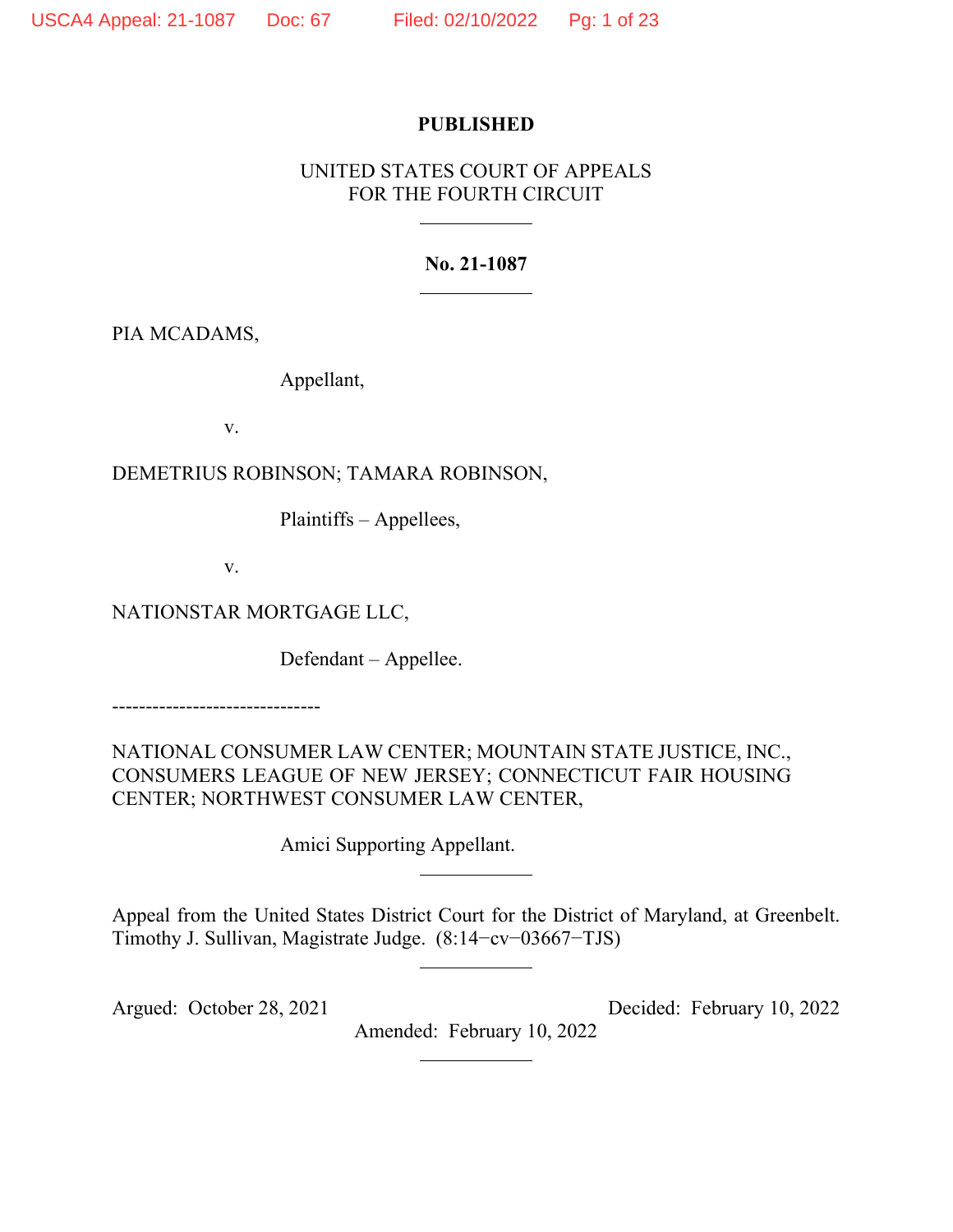Before DIAZ and THACKER, Circuit Judges, and Thomas T. CULLEN, United States District Judge for the Western District of Virginia, sitting by designation.

Affirmed by published opinion. Judge Diaz wrote the opinion, in which Judge Thacker and Judge Cullen joined.

**ARGUED:** Michael T. Houchin, LAW OFFICES OF RONALD A. MARRON, APLC, San Diego, California, for Appellant. Jonathan K. Tycko, TYCKO & ZAVAREEI LLP, Washington, D.C.; Erik Wayne Kemp, SEVERSON & WERSON, San Francisco, California, for Appellees. **ON BRIEF:** Ronald A. Marron, LAW OFFICES OF RONALD A. MARRON, APLC, San Diego, California; Thomas J. Minton, GOLDMAN & MINTON, P.C., Baltimore, Maryland, for Appellant. Dia Rasinariu, TYCKO & ZAVAREEI LLP, Washington, D.C., for Appellee Tamara Robinson. Jan T. Chilton, SEVERSON & WERSON, San Francisco, California, for Appellee Nationstar Mortgage LLC. Scott C. Borison, BORISON FIRM LLC, Baltimore, Maryland; Jennifer S. Wagner, MOUNTAIN STATE JUSTICE, Morgantown, West Virginia, for Amici Curiae.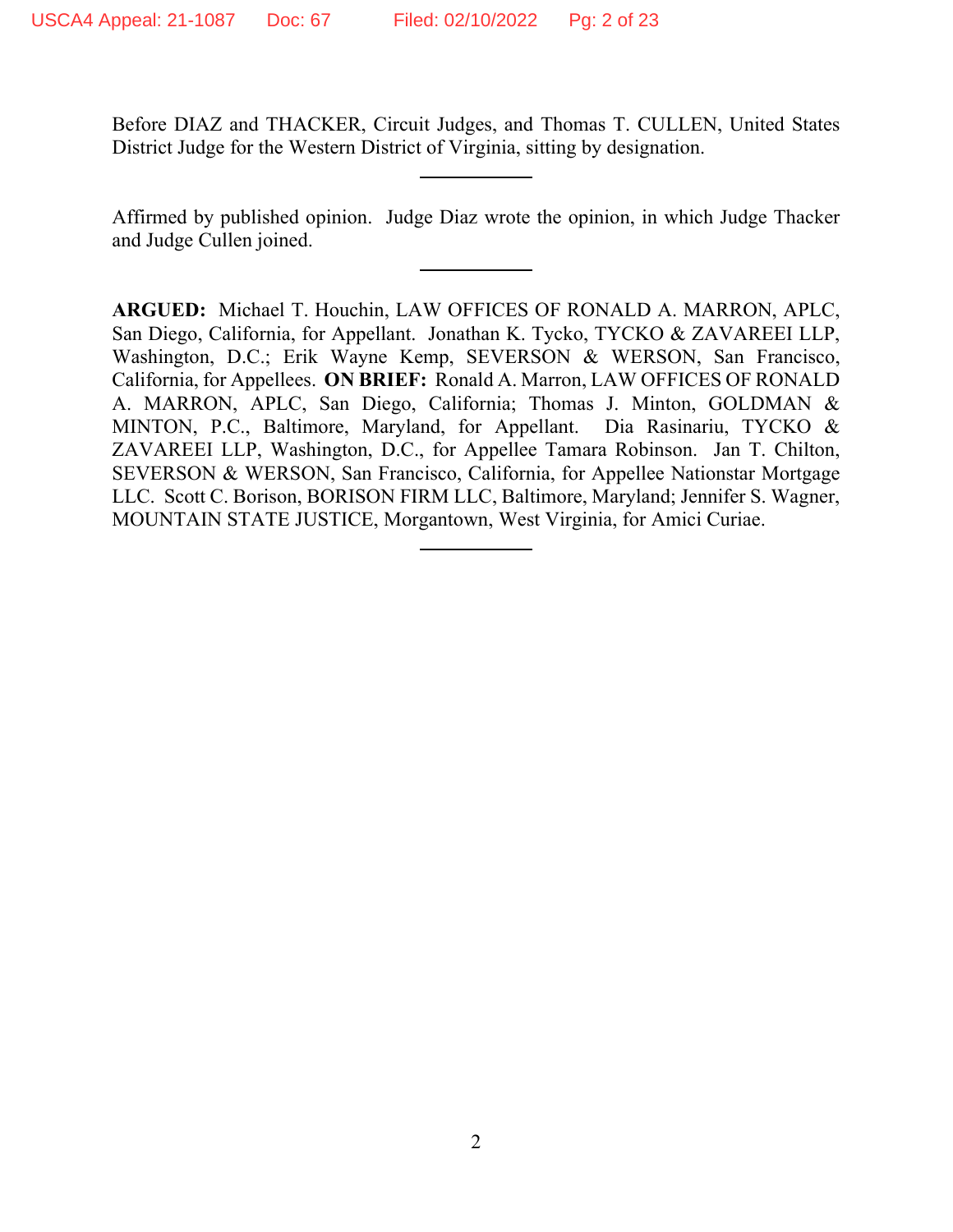DIAZ, Circuit Judge:

This case arises from a class action alleging that Nationstar Mortgage LLC violated federal and state consumer-protection laws in servicing the class members' mortgage loans. Following protracted litigation, Nationstar, and the Robinsons negotiated a \$3,000,000 settlement. Pia McAdams, a class member, objected to the settlement, arguing that the class notice was insufficient; the settlement was unfair, unreasonable, and inadequate; the release was unconstitutionally overbroad; and the attorneys' fee award was improper.

A magistrate judge (acting on a referral by the district court) overruled McAdams's objections. On appeal, McAdams raises those same challenges and questions the magistrate judge's jurisdiction. We affirm.

## I.

#### A.

Demetrius and Tamara Robinson filed a class action against Nationstar in the District of Maryland in 2014. The Robinsons claimed Nationstar violated federal and state law by, among other things, failing to timely acknowledge receipt of class members' loss mitigation applications, $<sup>1</sup>$  $<sup>1</sup>$  $<sup>1</sup>$  respond to the applications, and diligently obtain documents to</sup> process them.

The parties litigated the case for nearly six years. In 2020, the Robinsons and Nationstar filed a notice of settlement and a joint motion to proceed before a magistrate

<span id="page-2-0"></span><sup>&</sup>lt;sup>1</sup> "A loss mitigation application is a request from a borrower to change the terms of their payment obligations to avoid delinquency or foreclosure." J.A. 27.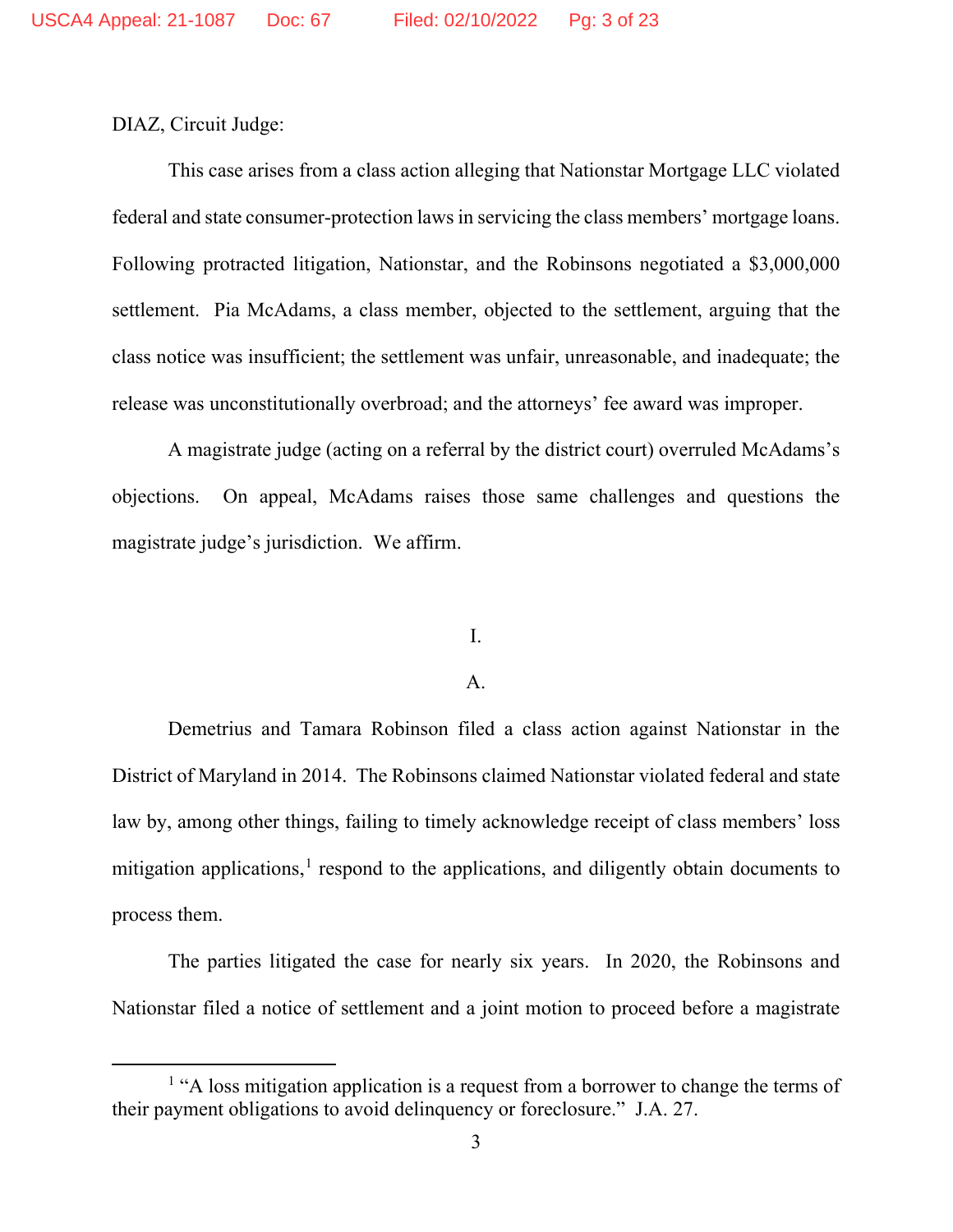judge. The magistrate judge (who had mediated the settlement), granted a motion for preliminary approval of the settlement and scheduled a fairness hearing before final approval.

The negotiated settlement created a relief fund of \$3,000,000. In order of priority, the parties proposed that the fund pay for  $(1)$  administrative expenses up to \$300,000,  $(2)$ attorneys' fees, (3) a service award to the class representative—Demetrius Robinson, and (4) class claims. Any remainder would go to a nonprofit that advocates for consumers.

The administrative expenses included the cost of providing class members with notice of the settlement. The settlement proposed three types of notice—Email, Postcard, and Longform. Both the Email and Postcard Notice informed class members of the amount of the settlement fund, how to submit a claim, how to opt out of the class, and where to find the Longform Notice. The Longform Notice notified class members of the attorneys' fee arrangement. The notices didn't estimate the recovery for each class member.

As for attorneys' fees, Nationstar agreed (in a so-called "clear sailing" provision) not to oppose class counsel's fee request so long as it didn't exceed \$1,300,000. Class counsel submitted records accounting for over 3,000 billable hours. Using the District of Maryland's presumptively reasonable rates, the records supported \$1,261,547.50 in fees. Class counsel also submitted proof of \$217,657.26 in unreimbursed expenses, for a total of \$1,479,204.76 in costs and fees. But counsel requested only a \$1,300,000 award.

The value of a class member's claim is determined by a points system. Class members receive points for answering two questions—the first about Nationstar's treatment of their mortgage account and the second about expenses the class member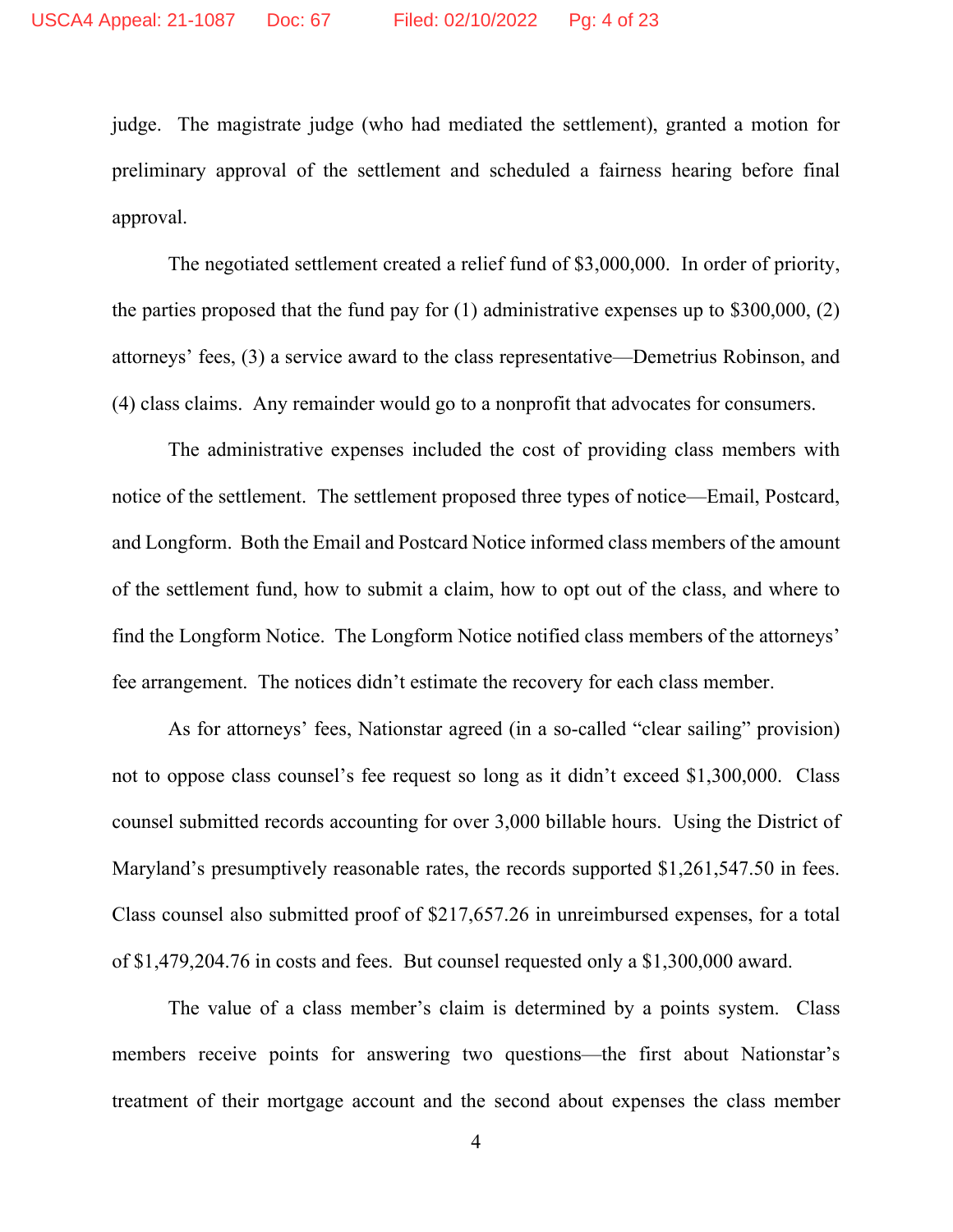incurred. The settlement funds remaining, after deducting administrative expenses, attorneys' fees, and the class representative's service award, are divided by the number of points claimed. That number is then multiplied by a class member's points to arrive at the settlement share for each claimant.

The proposed settlement also includes a release of claims. It provides:

Upon entry of the Final Approval Order and Judgment, each Settlement Class Member ... will be deemed to have completely released and forever discharged the Released Parties, and each of them, from all actions . . . that were or could have been asserted by the Class Representative or Class Members in connection with the submission of loss mitigation applications during the Class Period.

J.A. 186.

B.

McAdams, an absent class member<sup>[2](#page-4-0)</sup> who had sued Nationstar in California state court, $3$  objected to the settlement. She argued that the class notice was insufficient; the

<span id="page-4-0"></span><sup>2</sup> An "absent class member" is one who isn't named in the complaint. *Frank v. Goas*, 139 S. Ct. 1041, 1045 (2019). Courts sometimes refer to absent class members as "unnamed class members" or "nonnamed class members." *China Agritech, Inc. v. Resh*, 138 S. Ct. 1800, 1804 (2018); *Devlin v. Scardelletti*, 536 U.S. 1, 6 (2002).

<span id="page-4-1"></span> $3$  In that suit, McAdams asserted five claims against Nationstar: "(1) violation of California's Homeowner Bill of Rights; (2) intentional misrepresentation; (3) negligent misrepresentation; (4) promissory estoppel; and (5) violation of California's Unfair Competition Law." *McAdams v. Nationstar Mortg. LLC*, No. 20-cv-2202, 2021 WL 4462909, at \*1 (S.D. Cal. Sept. 29, 2021). Those claims arose from Nationstar's alleged "dual tracking" of her loan modification application. *Id.* "Dual tracking occurs when [a] servicer moves forward with foreclosure while simultaneously working with the borrower to avoid foreclosure." *Wilkins v. Wells Fargo Bank, N.A.*, 320 F.R.D. 125, 129 n.1 (E.D. Va. 2017) (internal quotation marks omitted)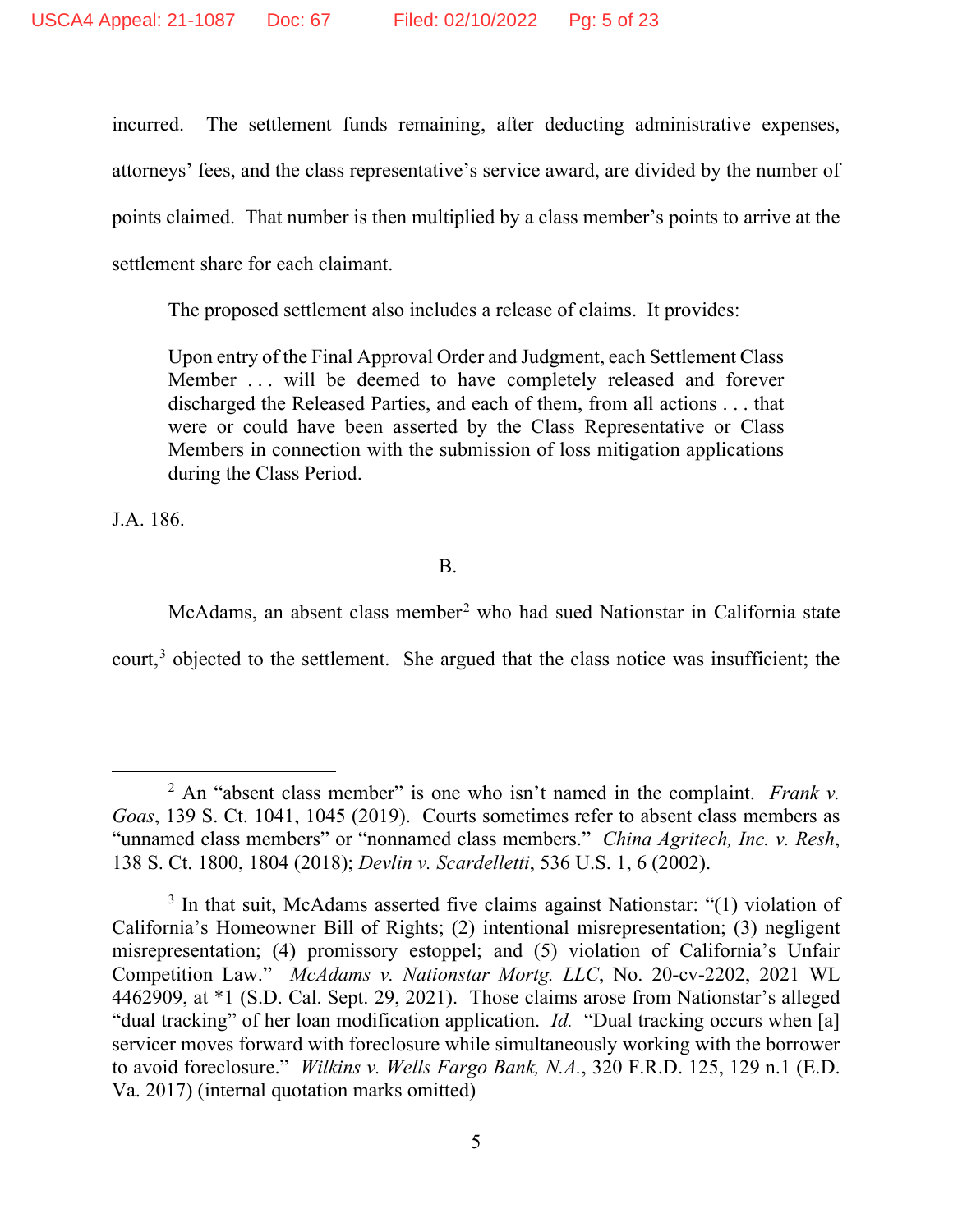settlement was unfair, unreasonable, and inadequate; the release was unconstitutionally overbroad; and the attorneys' fee award was improper.

The magistrate judge overruled McAdams's objections. The judge found that the distribution of the notice was sufficient because over 97% of the nearly 350,000 class members received notice. He also found that class members "had information to make the necessary decisions and . . . the ability to even get more information if they so desired." J.A. 815. In support of that finding, the judge noted the low number of objectors (2), the low opt-out rate  $(.04\%)$  $(.04\%)$  $(.04\%)$ , and the high claims rate  $(13.8\%)$ .<sup>4</sup>

Turning to the settlement terms, the magistrate judge found them fair, reasonable, and adequate. The judge considered the three relevant criteria under Federal Rule of Civil Procedure 23(e)(2)(C) and addressed the five adequacy factors from *In re Jiffy Lube Securities Litigation*, 927 F.2d 155, 159 (4th Cir. 1991). The judge found: (1) "plaintiffs ha<sup>[d]</sup> viable claims"; (2) "Nationstar had very strong defenses"; (3) litigating the case to trial "would have likely been lengthy and it would certainly be quite, quite expensive"; (4) "Nationstar can pay the 3 million dollars"; and (5) "[o]nly 137 class members have opted

<span id="page-5-0"></span><sup>4</sup> Whether a claims rate is high partially depends on class members' expected recovery. *See Rawa v. Monsanto Co.*, 934 F.3d 862, 866–68 (8th Cir. 2019) (finding a 13% claims rate "considerably high" for a settlement refunding the purchase of weed killer); *Ward v. Flagship Credit Acceptance LLC*, No. 17-2069, 2020 WL 759389, at \*10– 13 (E.D. Pa. Feb. 13, 2020) (calling 20.5% "a very high claims rate" where class members could have received a maximum of \$900 but on average recovered \$22.17); *Couser v. Comenity Bank*, 125 F. Supp. 3d 1034, 1044 (S.D. Cal. 2015) (stating a claims rate of 7.7% was "higher than average" for an expected recovery of \$13.75); *see also Roes,1–2 v. SFBSC Mgmt., LLC*, 944 F.3d 1035, 1046 n.7 (9th Cir. 2019) (calling an 18.5% claims rate "low" where the class members "stood to receive hundreds of dollars").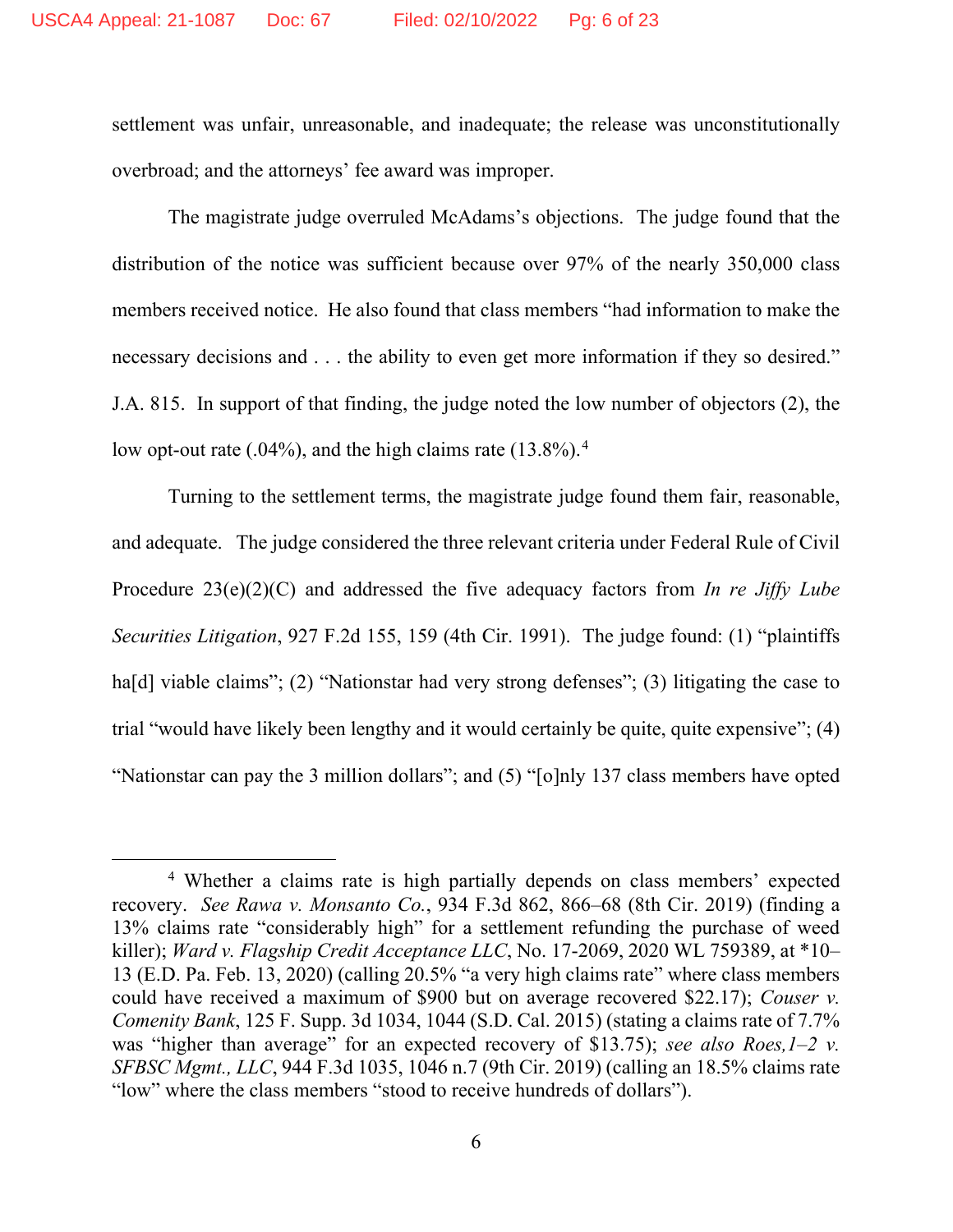out of the settlement, which is about 0.04 percent of the settlement class." *See* J.A. 810– 14.

The magistrate judge also addressed the breadth of the settlement's release. He found the release was "not too broad" because a class settlement can release "claims based on the identical factual predicate[,] even if those claims" aren't presented. J.A. 816. But he didn't opine whether the release would bar class members' pending claims in other jurisdictions, including McAdams's California lawsuit.

Finally, the magistrate judge approved the proposed \$1,300,000 attorneys' fee request. The fee, he said, was based on a presumptively reasonable rate, and using that rate, counsel had shown that their actual costs and fees exceeded their request. The judge noted that concerns over Nationstar's agreement not to object to the settlement were misplaced. And he found "no collusion" between the parties because they negotiated the settlement "at arm's length in the midst of contentious litigation." J.A. 812, 817.

This appeal followed.

II.

McAdams first attacks the magistrate judge's jurisdiction to approve the class action settlement, alleging that she didn't consent to have a magistrate judge hear her case. There's no dispute that the magistrate judge could approve the class action and enter judgment only by consent of the parties. 28 U.S.C. § 636(c). McAdams asserts that "parties" for purposes of  $\S 636(c)$  include absent class members, like her.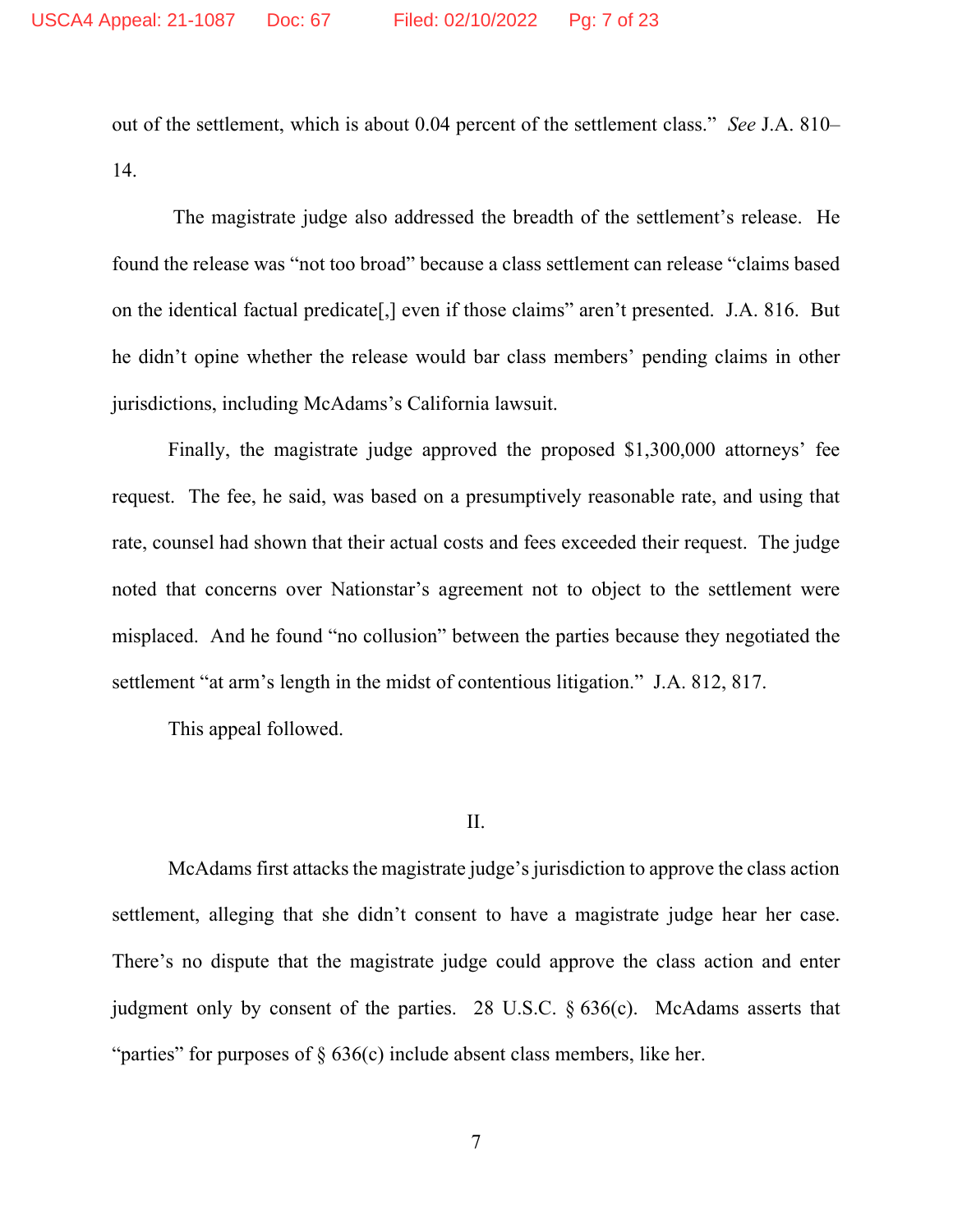This is a question of first impression in this circuit. But every other circuit to address the issue has concluded that absent class members aren't parties. *Koby v. ARS Nat'l Servs., Inc.*, 846 F.3d 1071, 1076 (9th Cir. 2017); *Day v. Persels & Assocs., LLC*, 729 F.3d 1309, 1316 (11th Cir. 2013); *Dewey v. Volkswagen Aktiengesellschaft*, 681 F.3d 170, 181 (3d Cir. 2012); *Williams v. Gen. Elec. Cap. Auto Lease, Inc.*, 159 F.3d 266, 269 (7th Cir. 1998). We now join them, holding that the magistrate judge had jurisdiction to approve the settlement.

#### A.

We review questions of law de novo, including questions of statutory interpretation. *In re Lumber Liquidators Chinese-Manufactured Flooring Prods. Mktg., Sales Pracs. & Prods. Liab. Litig.*, 952 F.3d 471, 483 (4th Cir. 2020). Similarly, "[w]e review . . . a lower court's determination of its subject-matter jurisdiction[] de novo." *Barlow v. Colgate Palmolive Co.*, 772 F.3d 1001, 1007 (4th Cir. 2014) (en banc).

#### B.

"We begin, as always in deciding questions of statutory interpretation, with the text." *Othi v. Holder*, 734 F.3d 259, 265 (4th Cir. 2013). 28 U.S.C. § 636(c) authorizes magistrate judges to "conduct any or all proceedings in a jury or nonjury civil matter and order the entry of judgment in the case . . . . [u]pon the consent of the parties." Congress didn't define "parties" in § 636. Nor has the Supreme Court said whether absent class members are parties in this context. *See Devlin v. Scardelletti*, 536 U.S. 1, 9–10 (2002) ("Nonnamed class members, however, may be parties for some purposes and not for others.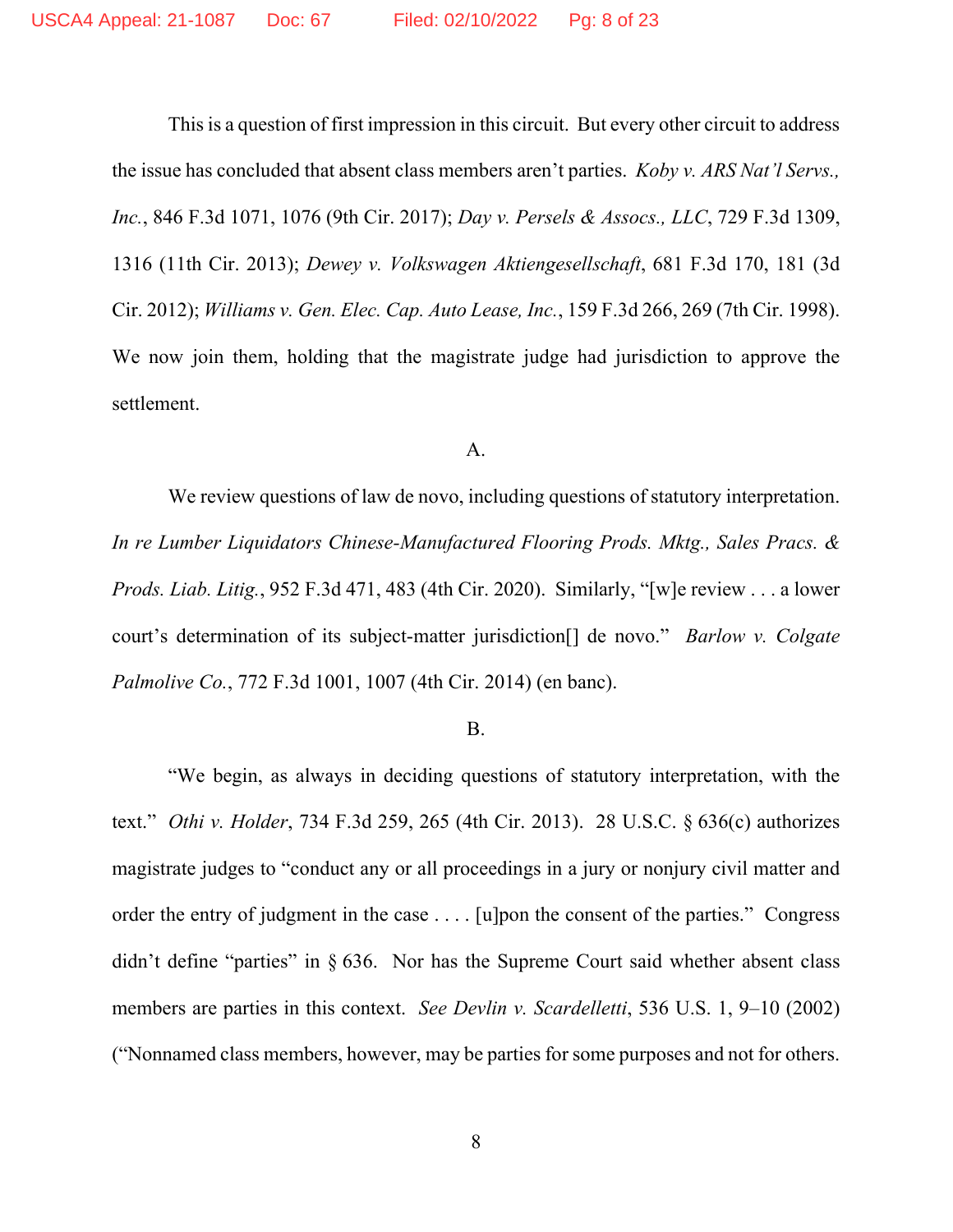The label 'party' does not indicate an absolute characteristic, but rather a conclusion about the applicability of various procedural rules that may differ based on context.").

"We give the words of a statute their ordinary, contemporary, common meaning, absent an indication Congress intended them to bear some different import." *Williams v. Taylor*, 529 U.S. 420, 431 (2000) (cleaned up). When Congress adopted the relevant language in § 636, the ordinary meaning of "party" included those whose names are designated as a plaintiff or defendant and those who can control the proceedings. *See Day*, 729 F.3d at 1317. Absent class members aren't named parties, and they can't control proceedings. *See Phillips Petroleum Co. v. Shutts*, 472 U.S. 797, 810 (1985) ("Unlike a defendant in a normal civil suit, an absent class-action plaintiff is not required to do anything. He may sit back and allow the litigation to run its course, content in knowing that there are safeguards provided for his protection."). So absent class members aren't within the contemporary, common meaning of the term "parties" as used in  $\S$  636.

Nor do we believe Congress intended absent class members to be parties. Interpreting "parties" to include absent class members would prevent magistrate judges from entering judgment against absent class members who haven't given their explicit consent. That reading "would virtually eliminate  $\S 636(c)$  referrals to magistrate judges" by hindering the judgment's preclusive effect. *Williams*, 159 F.3d at 269.

Congress has limited the preclusive effect of judgments by restricting the definition of a party in other contexts. *See, e.g.*, 29 U.S.C. § 216(b) ("No employee shall be a party plaintiff to any such action unless he gives his consent in writing to become such a party and such consent is filed in the court in which such action is brought."). But when it has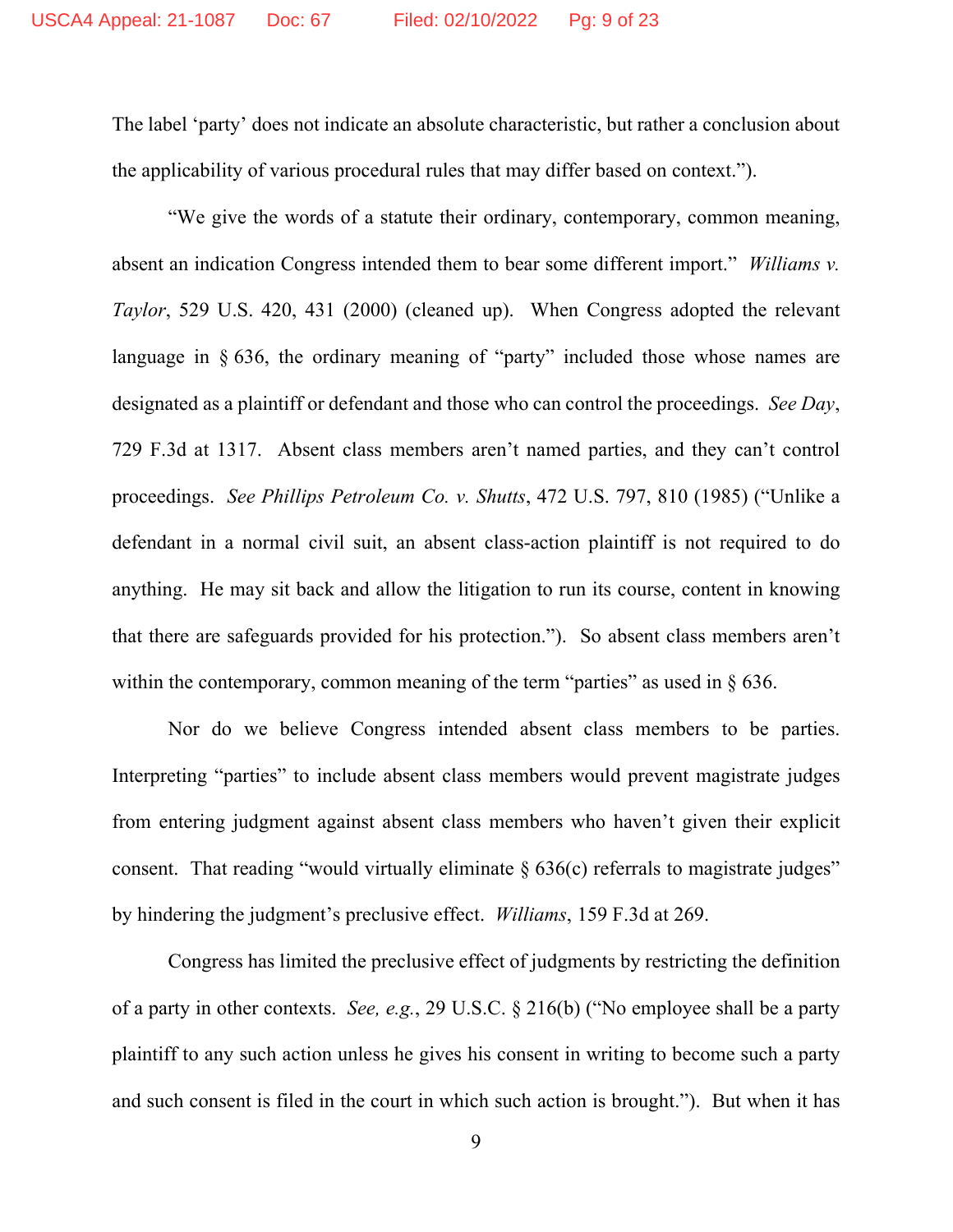done so, Congress has spoken clearly. Nothing in § 636 suggests Congress intended to limit the preclusive effect of judgments entered by magistrate judges.

McAdams doesn't account for the adverse practical effects of administering class actions if her reading were to prevail. The Ninth Circuit has observed that § 636 uses the term "parties" "multiple times in a way that cannot sensibly be read to include absent class members" because "[t]he identities of all absent class members will often not be known until later in the case." *Koby*, 846 F.3d at 1076; *see, e.g.*, 28 U.S.C. § 636(c)(2) ("[T]he clerk of court shall, at the time the action is filed, notify the parties of the availability of a magistrate judge to exercise such jurisdiction."). "Even if the identities of all absent class members are known," it would be unduly burdensome on the clerk of court to compile all their contact information and prohibitively expensive "even for the most well-funded district courts." *Koby*, 846 F.3d at 1077.

This case exemplifies the need to have a practical system for administering class actions. The class here consists of almost 350,000 members. McAdams's reading of "parties" for purposes of § 636 would require notifying each of them of the intent to proceed before a magistrate judge. "We doubt Congress would have imposed these substantial budgetary and manpower burdens on clerks' offices across the country without making that intent explicit." *Id.* at 1077.

And to what end? In this case, over 97% of class members received notice of the settlement. 13.8% submitted claims. Only .04% opted out. So over 80% of the class received notice but didn't act on it. Yet under McAdams's reading of § 636, the magistrate judge would be powerless to act.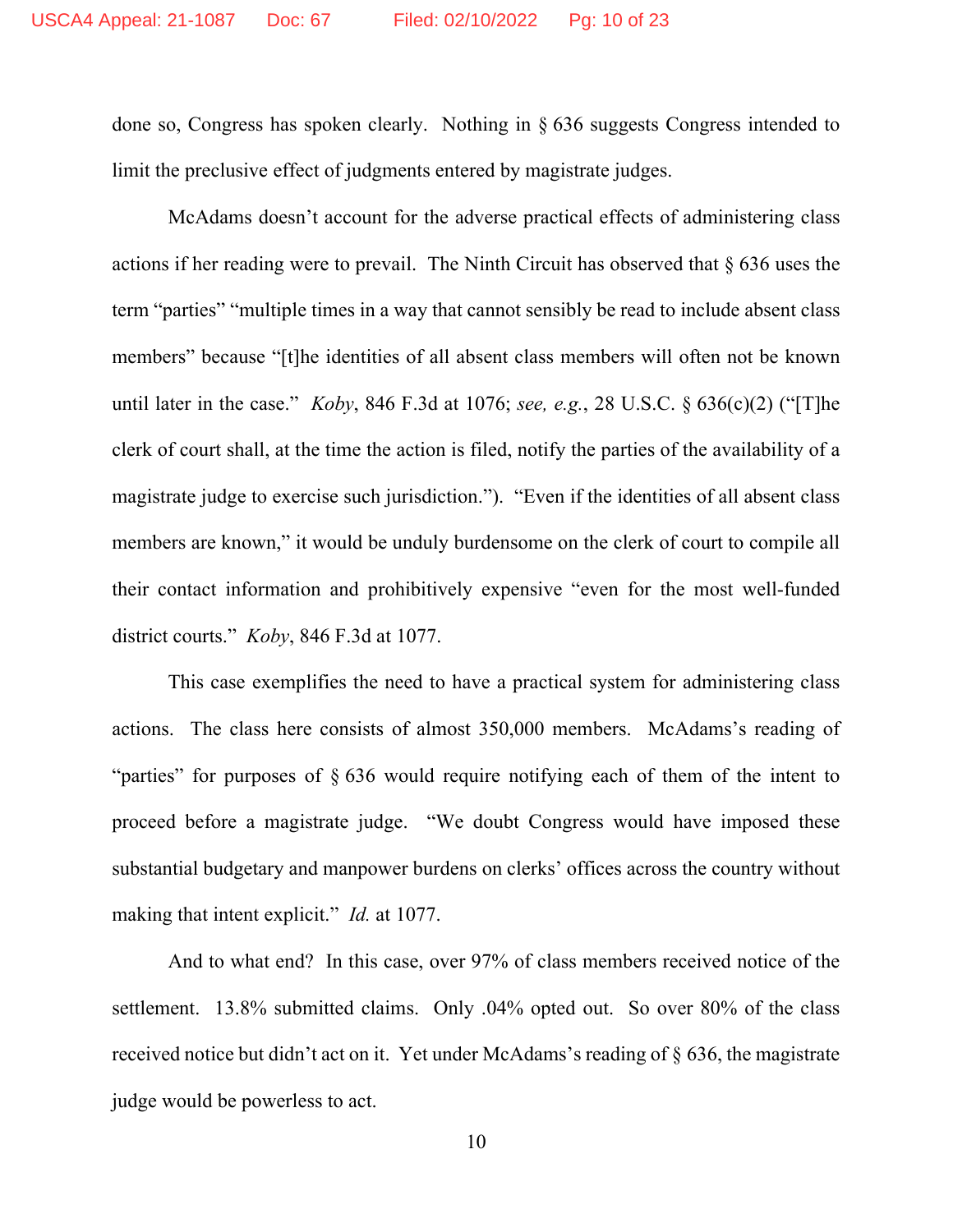Because the contemporary, common meaning of "parties" excludes absent class members and the statute lacks signs showing any legislative intent to classify them as such, we conclude "parties" as used in § 636 doesn't include absent class members. Since Nationstar and the Robinsons consented to having the magistrate judge preside over the fairness hearing, McAdams's jurisdictional claim fails.<sup>[5](#page-10-0)</sup>

#### III.

#### A.

McAdams next asserts that the settlement notice was inadequate because it didn't include the attorneys' fees to be deducted from the settlement fund, estimate individual class members' recovery, or explain the distribution method.

The parties dispute our standard of review. We haven't spoken on this question, and our sister circuits are split. Two circuits review a district court's finding on the adequacy of class action notice for abuse of discretion. *Pollard v. Remington Arms Co.*, 896 F.3d 900, 905–06 (8th Cir. 2018); *Masters v. Wilhelmina Model Agency, Inc.*, 473 F.3d 423, 438 (2d Cir. 2007). Three others review the issue de novo. *In re Online DVD-Rental* 

<span id="page-10-0"></span><sup>5</sup> McAdams also complains that this case "presents a potentially serious conflict of interest" because the magistrate judge both mediated and approved the settlement. Appellant's Br. at 35. But she doesn't support that assertion. Nor did she preserve the issue for appeal. She didn't move for the judge's recusal or otherwise object. And a judge's recusal decision isn't a matter of subject-matter jurisdiction; it can be waived. *Flame S.A. v. Freight Bulk Pte. Ltd.*, 807 F.3d 572, 592 (4th Cir. 2015). Because McAdams takes a mere "passing shot" at the issue, we don't consider it. *Grayson O Co. v. Agadir Int'l LLC*, 856 F.3d 307, 316 (4th Cir. 2017).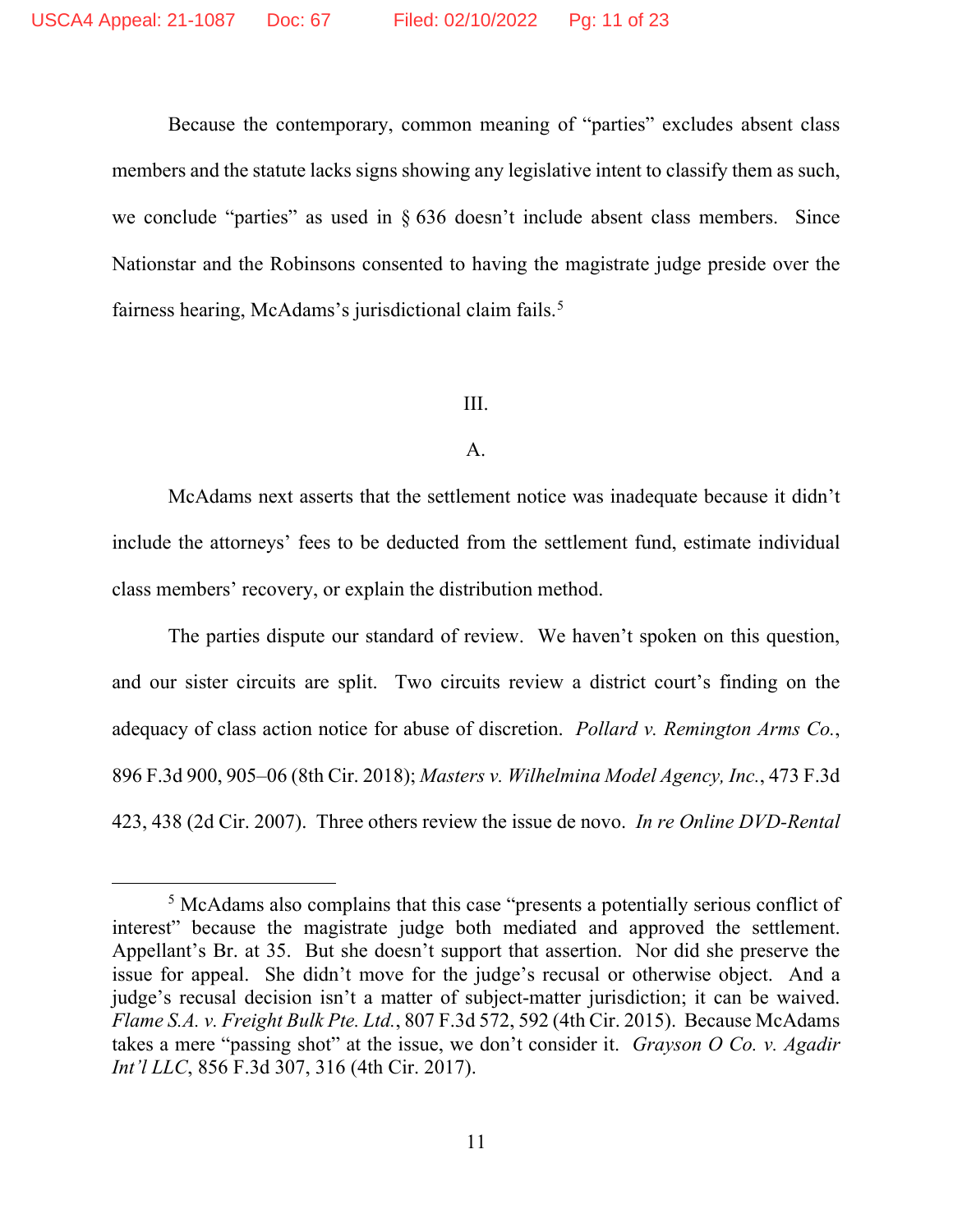*Antitrust Litig.*, 779 F.3d 934, 946 (9th Cir. 2015); *DeJulius v. New England Health Care Emp. Pension Fund*, 429 F.3d 935, 942 (10th Cir. 2005); *Fidel v. Farley*, 534 F.3d 508, 513 (6th Cir. 2008). But even assuming de novo review is proper, the class notice was adequate.

## B.

McAdams's challenge to the adequacy of the notice has both a constitutional and a procedural component. To bind an absent class member, notice to the class must provide "minimal procedural due process protection." *Phillips Petroleum Co.*, 472 U.S. at 811– 12. "The [absent class member] must receive notice plus an opportunity to be heard and participate in the litigation." *Id.* at 812. That notice must be "reasonably calculated, under all the circumstances, to apprise [absent class members] of the pendency of the action and afford them an opportunity to present their objections." *Mullane v. Cent. Hanover Bank & Tr. Co.*, 339 U.S. 306, 314 (1950).

On the procedural front, Federal Rule of Civil Procedure 23(e) governs notice to absent class members. It requires "direct notice in a reasonable manner to all class members who would be bound by the proposal." Fed. R. Civ. P. 23(e)(1)(B). But it doesn't specify what the notice must say. Rather, the notice need only "fairly apprise the prospective members of the class of the terms of the proposed settlement and of the options that are open to them in connection with the proceedings." *Wal-Mart Stores, Inc. v. Visa U.S.A., Inc.*, 396 F.3d 96, 114 (2d Cir. 2005) (cleaned up). Put another way, "Rule 23(e) requires notice that describes the terms of the settlement in sufficient detail to alert those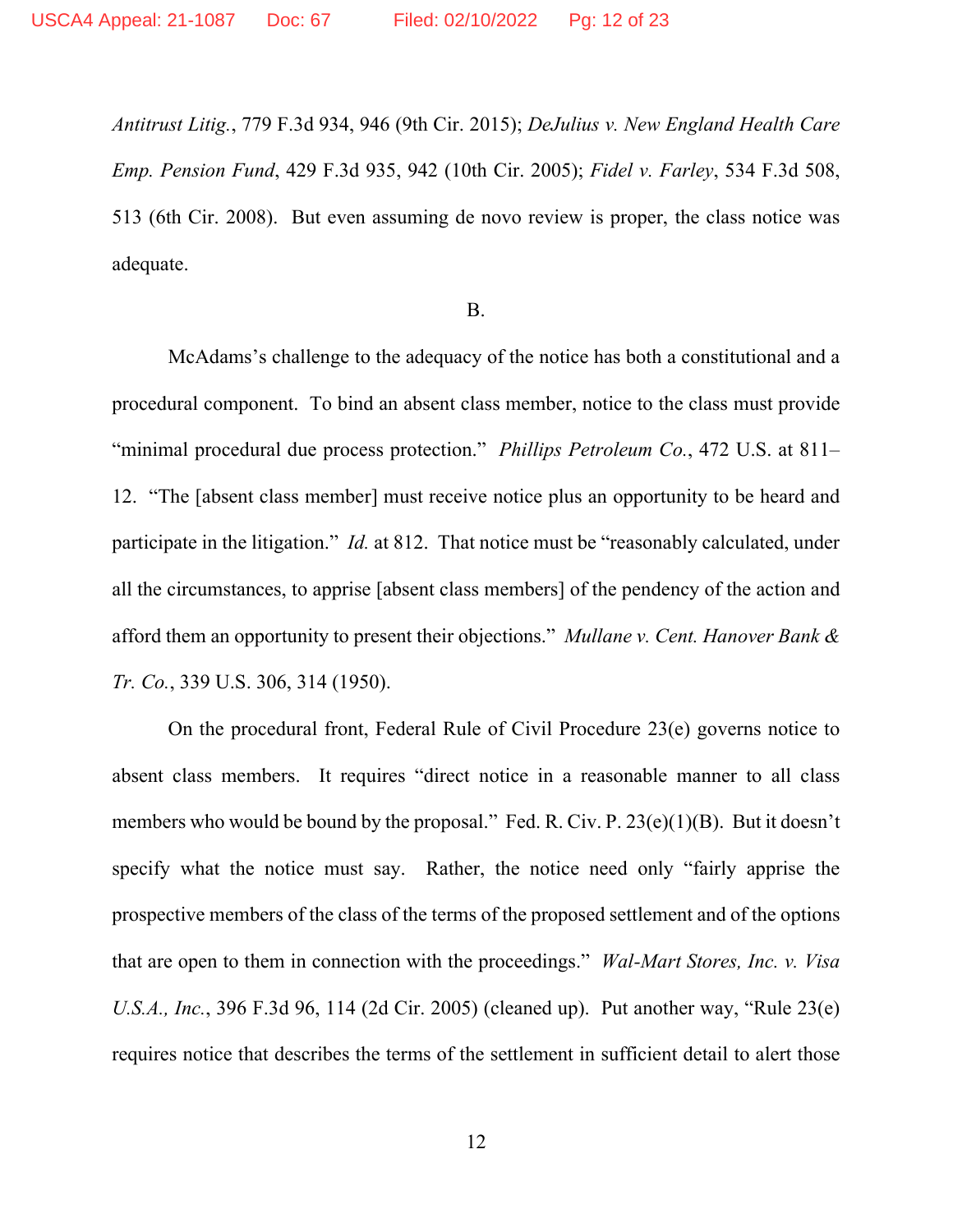with adverse viewpoints to investigate and to come forward and be heard." *In re Online DVD-Rental Antitrust Litig.*, 779 F.3d at 946 (cleaned up).

Here, the magistrate judge approved three types of notice—Email, Postcard, and Longform.<sup>[6](#page-12-0)</sup> The settlement administrator emailed notice to class members for whom it had an email address. It also mailed notice to class members for whom it had a physical address. And it searched the National Change of Address database to update the addresses for those whose Postcard Notice was returned as undeliverable.

Both the Email and Postcard Notice informed class members that there was a \$3,000,000 settlement fund, explained how to file a claim, and presented the option to optout. They also listed a website and telephone number where class members could get the Longform Notice.

The Longform Notice explained the settlement in greater detail. Among other things, it stated that class counsel intended to request up to \$1,300,000 in attorneys' fees and costs, that this amount would be deducted before any payout to the class, and that class members submitting valid claims would receive proportionate shares of the settlement fund.<sup>[7](#page-12-1)</sup> In other words, the Longform Notice included two of the three pieces of

<span id="page-12-0"></span> $6$  All three notices included either hyperlinked text or a URL to reach the class action website, where the class member could review the full settlement agreement.

<span id="page-12-1"></span> $<sup>7</sup>$  McAdams faults the notice for not explaining the settlement's points system. But</sup> a notice must "fairly apprise" class members; it need not give them every detail. *Wal-Mart Stores*, 396 F.3d at 114. The Longform Notice's statement that "[e]ach Settlement Class Member who files a valid claim will receive a proportionate share of the Settlement Fund remaining after [] deductions are made" is clear. J.A. 203. It doesn't promise an *equal* or *per capita* share. And as we emphasize later, it wasn't possible to give class members an exact breakdown of what a proportionate share would be when the notice was sent.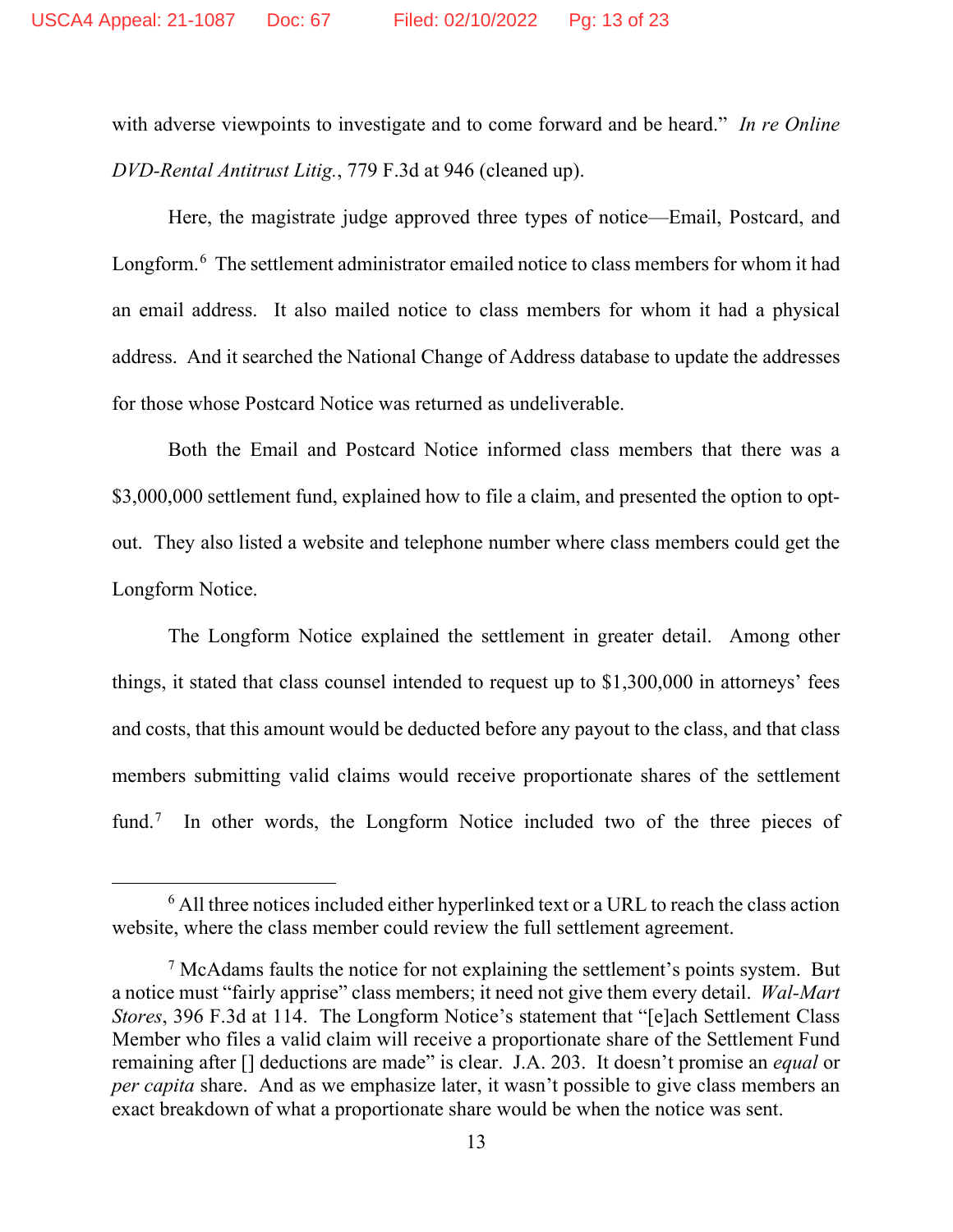information—the attorneys' fees to be deducted from the settlement fund and the distribution method—which McAdams complains is missing.

Nor was the notice inadequate because it didn't estimate the class members' recovery. In general, it would be difficult, if not impossible, for parties to reliably predict the number of valid claims when drafting notices. Indeed, the Longform Notice acknowledges this difficulty: "The amount of this payment will depend on how many Settlement Class Members file valid claims and how each Settlement Class Member answers questions in the Claim Form." J.A. 203.

And even if an estimated recovery is appropriate in some cases, McAdams makes no compelling argument for one here. There's nothing in the record suggesting the parties had a reliable method of estimating the percentage of class members who would file claims, let alone the average number of points they would claim. Nor could the parties know that the magistrate judge would approve the proposed award of attorneys' fees. Without some evidence proving an average recovery calculation would be reliable, we think it inappropriate to impose such a requirement. *See, e.g*, *Does 1-2 v. Déjà Vu Servs., Inc.*, 925 F.3d 886, 901 (6th Cir. 2019) ("Objectors cite no authority that requires a notice to state how much money each class member would receive, nor do they explain how the notice could have accurately stated the amount each [class member] was eligible to receive from the cash pool.").

In sum, we find the methods of notice here fairly apprised class members of the proceedings as well as their options. Class members had access to information about the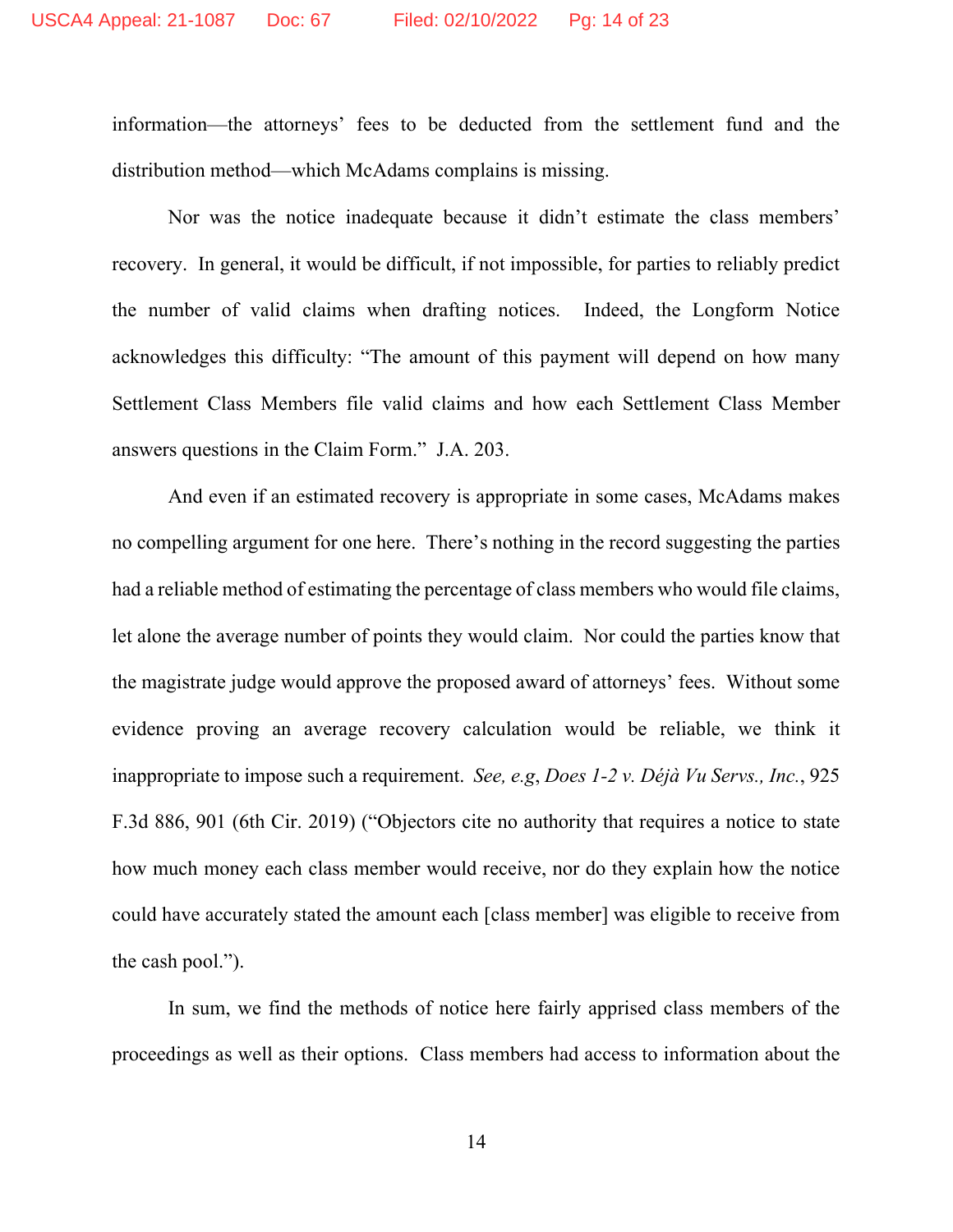total settlement, attorneys' fees, and distribution method. The notices also provided them with the means to find more information if they wanted it. Thus, the notices were adequate.

IV.

McAdams next contests the magistrate judge's finding that the settlement was fair, reasonable, and adequate. She asserts that the magistrate judge neglected to estimate the average recovery, and thus the settlement fund won't adequately compensate the class members. "We review a district court's approval of a class-action settlement for an abuse of discretion." *In re Lumber Liquidators*, 952 F.3d at 483.

Rule 23 requires courts to find that class settlements are "fair, reasonable, and adequate" before approving them. Fed. R Civ. P.  $23(e)(2)$ . When reviewing the adequacy of a settlement, the court must consider "(i) the costs, risks, and delay of trial and appeal; (ii) the effectiveness of any proposed method of distributing relief to the class, including the method of processing class-member claims; (iii) the terms of any proposed award of attorneys' fees, including timing of payment; and (iv) any agreement required to be identified." *Id.* at 23(e)(2)(C). We have identified five other factors for assessing a settlement's adequacy: "(1) the relative strength of the plaintiffs' case on the merits; (2) the existence of any difficulties of proof or strong defenses the plaintiffs are likely to encounter if the case goes to trial; (3) the anticipated duration and expense of additional litigation; (4) the solvency of the defendant<sup>[]</sup> and the likelihood of recovery on a litigated judgment; and (5) the degree of opposition to the settlement." *In re Lumber Liquidators*, 952 F.3d at 484 (citing *In re Jiffy Lube*, 927 F.2d at 159).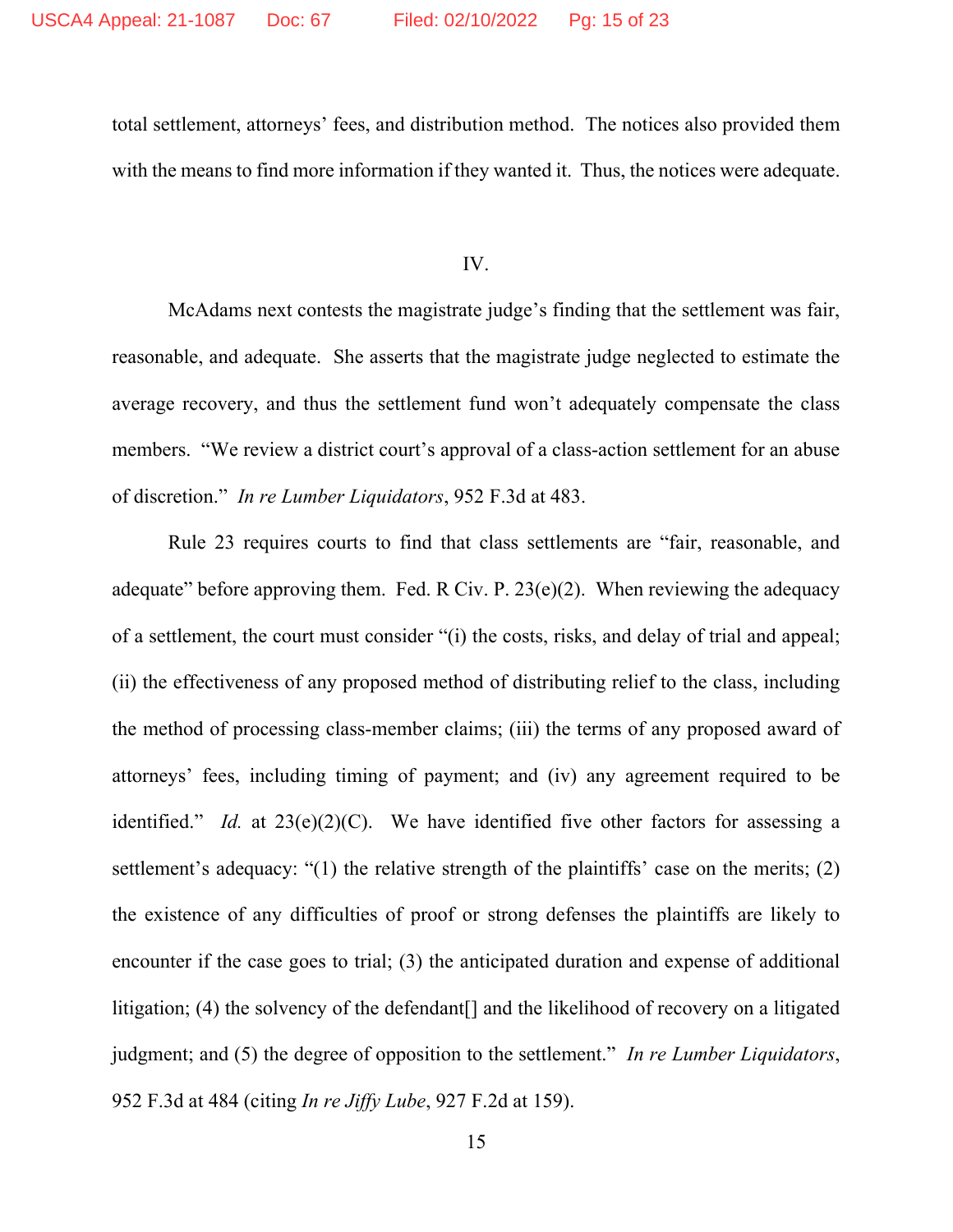Here, the magistrate judge considered the three relevant Rule  $23(e)(2)$  criteria.<sup>[8](#page-15-0)</sup> He found: (i) "[t]here was a great risk [for the plaintiffs] to proceed to trial given the logistical difficulties and Nationstar's defense"; (ii) "[t]he point system alloc[a]tion in the settlement agreement ensure[d] that those with the greater loss will be compensated to a greater degree"; and (iii) "the proposed attorneys' fees and costs in this case [were] fair and reasonable given the contentious nature of this case and the amount of time spent in litigation." J.A. 813–14.

The magistrate judge also weighed the five *Jiffy Lube* factors. He found: (1) "plaintiffs ha[d] viable claims"; (2) "Nationstar had very strong defenses"; (3) litigating the case to trial "would have likely been lengthy and it would certainly be quite, quite expensive"; (4) "Nationstar can pay the 3 million dollars"; and (5) "[o]nly 137 class members have opted out of the settlement, which is about 0.04 percent of the settlement class." J.A. 810, 813–14.

McAdams doesn't claim that the magistrate judge failed to address these factors; nor does she argue that he improperly weighed them. Instead, she complains that the magistrate judge "failed to make a 'rough estimate' of what class members would have received had they prevailed at trial." Appellant's Br. at 25. But we have never required such an estimate. Even the out-of-circuit cases McAdams cites don't require an estimate in every case. *See Lusk v. Five Guys Enters. LLC*, No. 17-cv-00762, 2019 WL 7048791,

<span id="page-15-0"></span><sup>&</sup>lt;sup>8</sup> The parties haven't argued that there's any "agreement required to be identified" here. Fed. R. Civ. P. 23(e)(2)(C)(iv).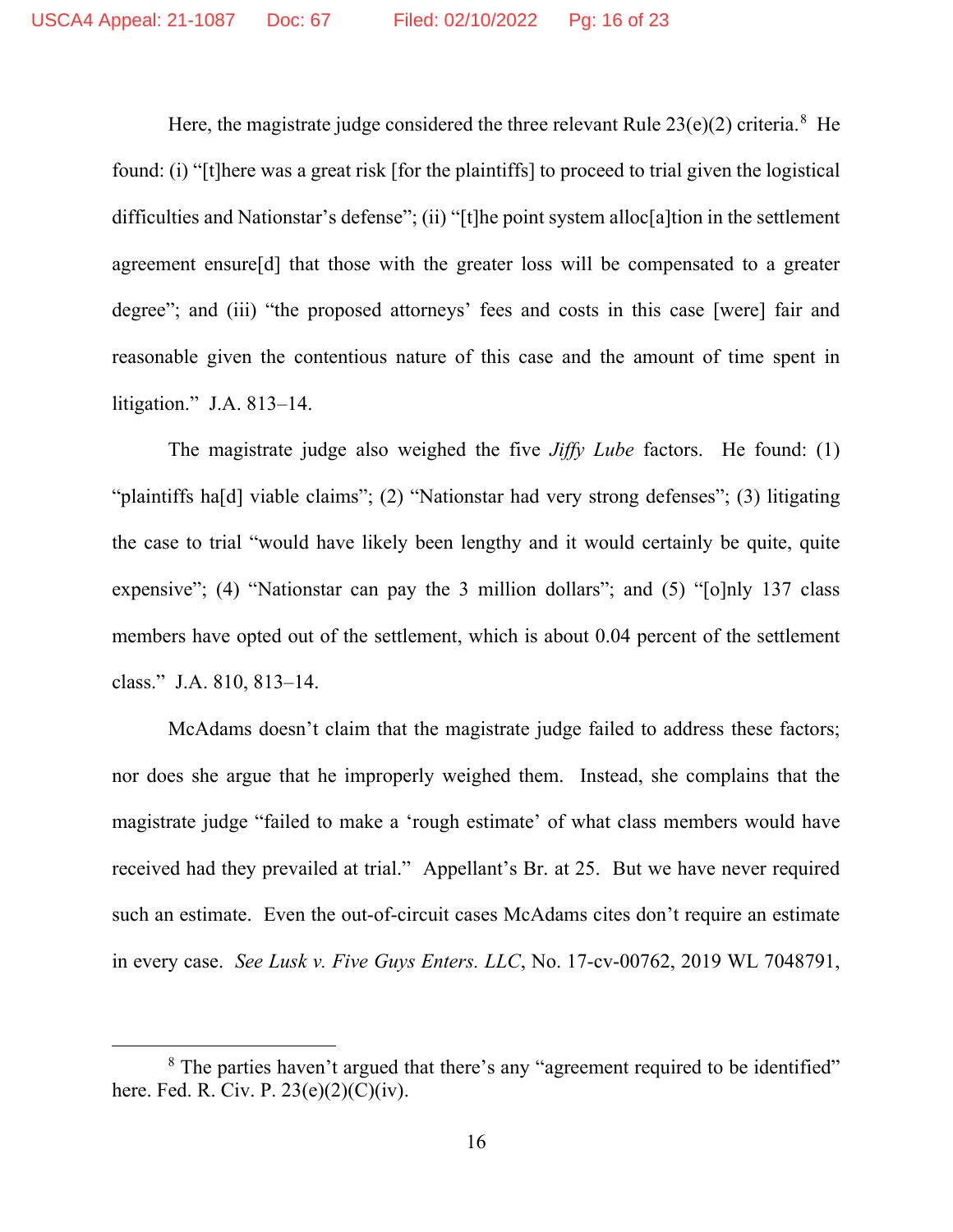at \*7 (E.D. Cal. Dec. 23, 2019) (explaining that a rough estimate of a plaintiff's recovery is "meaningless" when one of its components lacks "factual and evidentiary foundation"). And we're not persuaded to impose this new requirement here.

In any event, while the magistrate judge didn't estimate the potential recovery should the case proceed to trial, he found that most class members "probably only had nominal damages." J.A. 812. That's consistent with the resulting settlement. At the fairness hearing, the judge said that 13.8% of the nearly 350,000 class members submitted claims. He also noted that \$1,300,000 in attorneys' fees and costs would be deducted from the \$3,000,000 fund. Using only that information, one could roughly estimate that the average class member would recover \$35, an amount that would adequately compensate a plaintiff with only nominal damages.

We're satisfied that the magistrate judge correctly analyzed all the relevant Rule 23 criteria and thus didn't abuse his discretion in finding the settlement agreement adequately compensated the plaintiffs.

V.

McAdams also argues that the settlement release is "ambiguous, overbroad, and beyond the permissible scope of release for class action settlements." Appellant's Br. at 17. We disagree.

A court can approve a release of claims that share an "identical factual predicate" with claims alleged in a case. *Berry v. Schulman*, 807 F.3d 600, 616 (4th Cir. 2015). Claims have an "identical factual predicate" when they "depend[] upon the very same set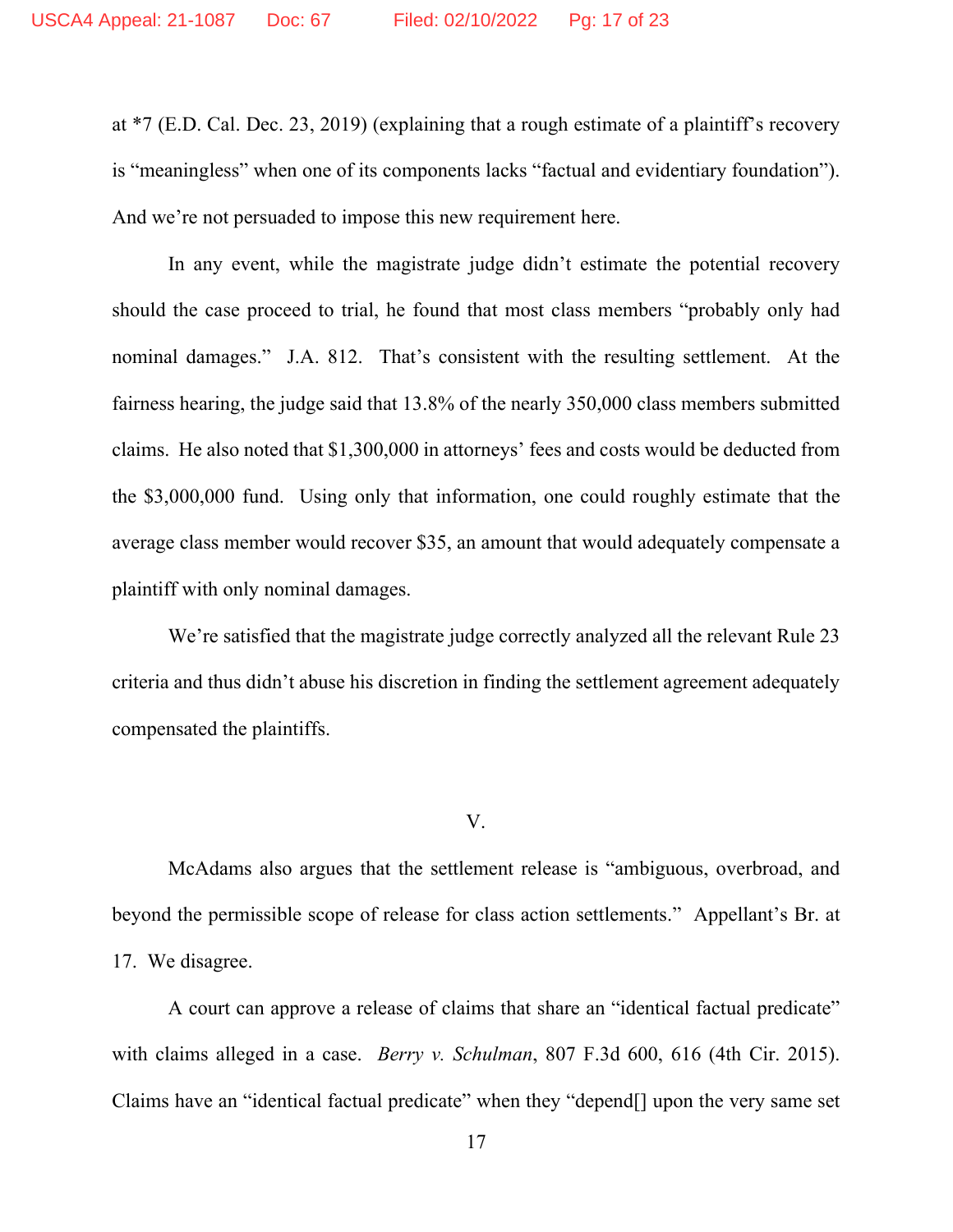of facts." *TBK Partners, Ltd. v. W. Union Corp.*, 675 F.2d 456, 460 (2d Cir. 1982) (quoting *Nat'l Super Spuds, Inc. v. N.Y. Mercantile Exch.*, 660 F.2d 9, 18 n.7 (2d Cir. 1981)). We have twice held that a class action settlement can dispose of unalleged claims relying on an identical factual predicate. *In re MI Windows & Doors, Inc., Prod. Liab. Litig.*, 860 F.3d 218, 225 (4th Cir. 2017); *Berry*, 807 F.3d at 616.

Here, the release provides that "each Settlement Class Member . . . will be deemed to have . . . discharged the Released Parties . . . from all actions . . . in connection with the submission of loss mitigation applications during the Class Period." J.A. 186. As the magistrate judge recognized, this is "a broad release." J.A. 816. It encompasses a large swath of claims that might have been brought. But nothing on the face of the release purports to apply to cases with a different factual predicate. Rather, the release is tied to cases arising out of a set action and time frame.

Our inquiry ends there. Neither we nor the magistrate judge can decide the outer limit of the release's scope. To do so would be advisory. *See Pelt v. Utah*, 539 F.3d 1271, 1285 (10th Cir. 2008) ("It is well settled that a court adjudicating a class action cannot predetermine the res judicata effects of its own judgment; that can only be determined in a subsequent suit."). Whether the release covers claims not alleged in the class action complaint is for a court enforcing the release to decide.

In fact, that's exactly what happened with McAdams's California claims. In that case, McAdams alleges that Nationstar violated California law by falsely telling her that it was processing her loan modification application while it continued to foreclose on her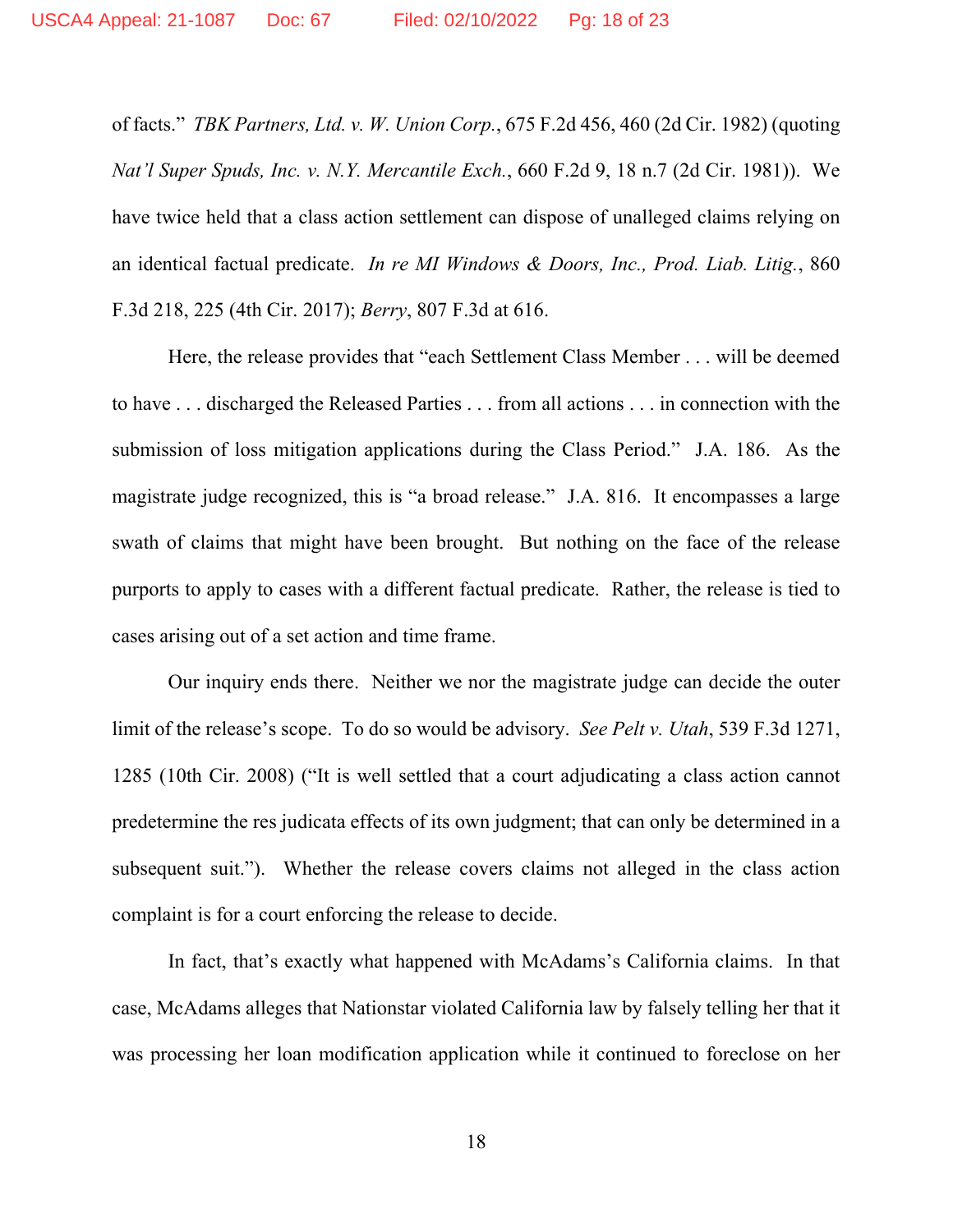home. *McAdams*, 2021 WL 4462909, at \*1. The California court considered the release's scope and found that her claims weren't barred. *Id.* at \*4–6.

The magistrate judge didn't abuse his discretion in approving the release.

### VI.

Finally, McAdams contends that the magistrate judge abused his discretion by approving the \$1,300,000 attorneys' fee request. She raises three challenges to this ruling: (1) the magistrate judge didn't comply with Rule 23(h)(3)'s requirement that he "find the facts and state [his] legal conclusions"; (2) the attorneys' fee award constitutes an unacceptably large portion of the overall award; and (3) the "clear sailing" provision is impermissible. All three challenges fail.

"We [] review an award of attorney's fees for an abuse of discretion." *In re Lumber Liquidators*, 952 F.3d at 483. Thus, our "review is sharply circumscribed, and [the] fee award must not be overturned unless it is clearly wrong." *Berry*, 807 F.3d at 617 (cleaned up).

#### A.

McAdams's first argument is frivolous. True, the magistrate judge had to "find the facts and state [his] legal conclusions." Fed R. Civ. P. 23(h)(3). But he did so. He stated at the fairness hearing: "Both sides are represented by skilled counsel[,] and I have concluded that the proposed attorneys' fees and costs in this case are fair and reasonable given the contentious nature of this case and the amount of time spent in litigation." J.A. 813. The judge elaborated: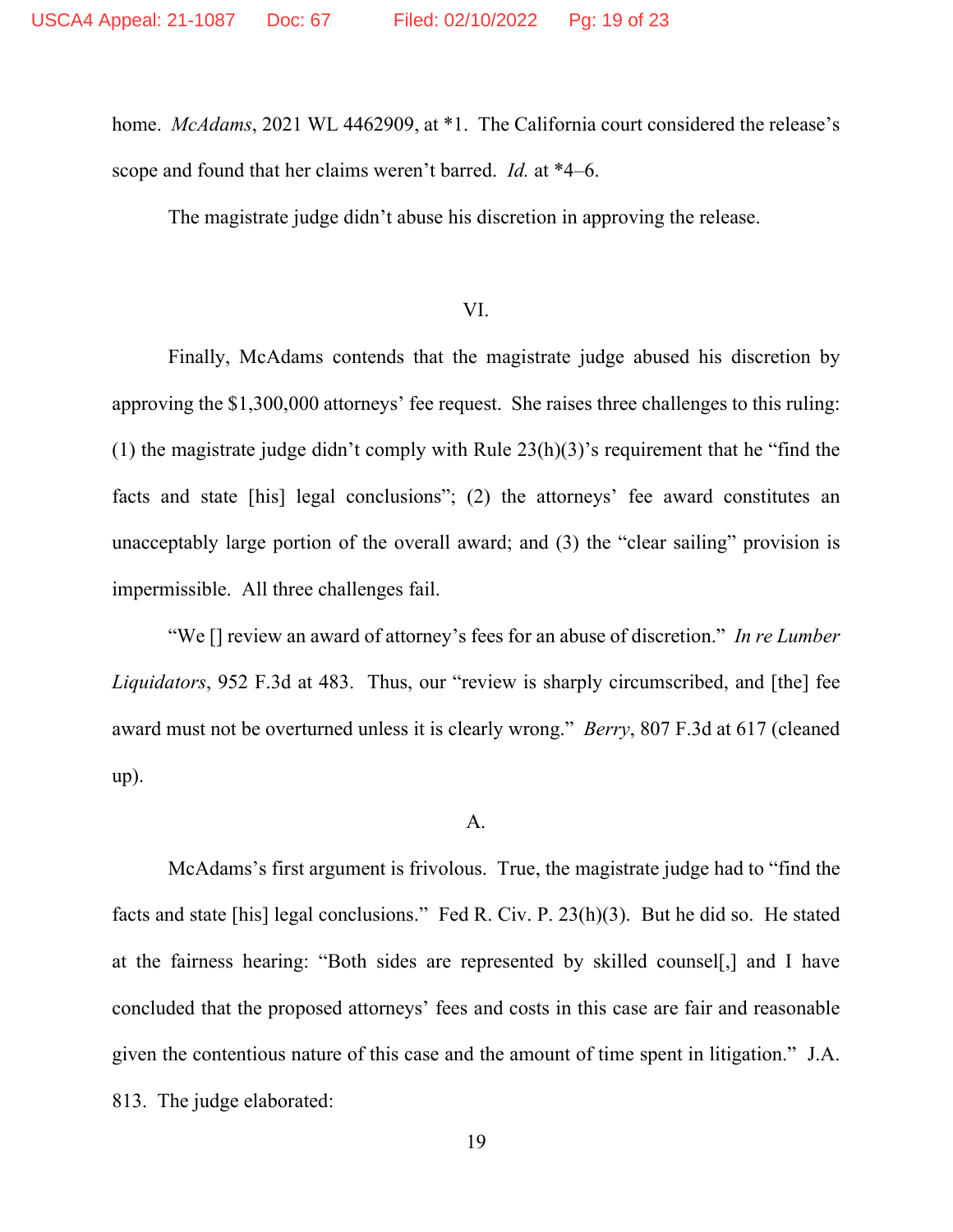I don't accept and I reject Ms. McAdams' suggestion that the settlement was somehow collusive with respect to plaintiffs' attorney fees. The parties negotiated the settlement at arm's length in the midst of contentious litigation. Ms. McAdams complained that because defendants do not object to the attorneys' fees request, the Court is deprived of the necessary adversary process to determine a reasonable award, the whole clear sailing provision. But Ms. McAdams herself only presents general arguments about the fee award. She doesn't cite to any work that counsel performed that was unwarranted or unnecessary or duplicative or provide evidence that the rates charged by counsel are unreasonable. An award of 1.3 million dollars for attorneys' fees and expenses is reasonable in this case. Class counsels' fee award is based on the presumptively reasonable rate set forth in our court's local rules. Class counsel has supported their request of [sic] billing records and other competent evidence to support their request. Lawyers routinely complain that these rates are too low, especially the rates that pertain to more experienced attorneys. Counsel seeks 86 percent of their reasonable fee under the lodestar method. This is a significant reduction. The Court has reviewed class counsels' motion for attorneys' fees and finds that the fees claimed are reasonable.

J.A. 817–18.

Because the magistrate judge "referred to Plaintiffs attorneys' substantially uncontradicted evidence and arguments that the requested fees are justified by their work on the case," he complied with Rule 23(h)(3). *CLRB Hanson Indus., LLC v. Weiss & Assocs., PC*, 465 F. App'x 617, 619 (9th Cir. 2012).

B.

McAdams's second argument, that the attorneys' fees constitute an unacceptably large portion of the overall settlement, fares no better. There are two main methods for calculating the reasonableness of attorneys' fees—the lodestar method and the percentageof-recovery method. The lodestar method calculates reasonable fees "by multiplying the number of reasonable hours expended times a reasonable rate." *McAfee v. Boczar*, 738 F.3d 81, 88 (4th Cir. 2013) (cleaned up). "[T]here is a 'strong presumption' that the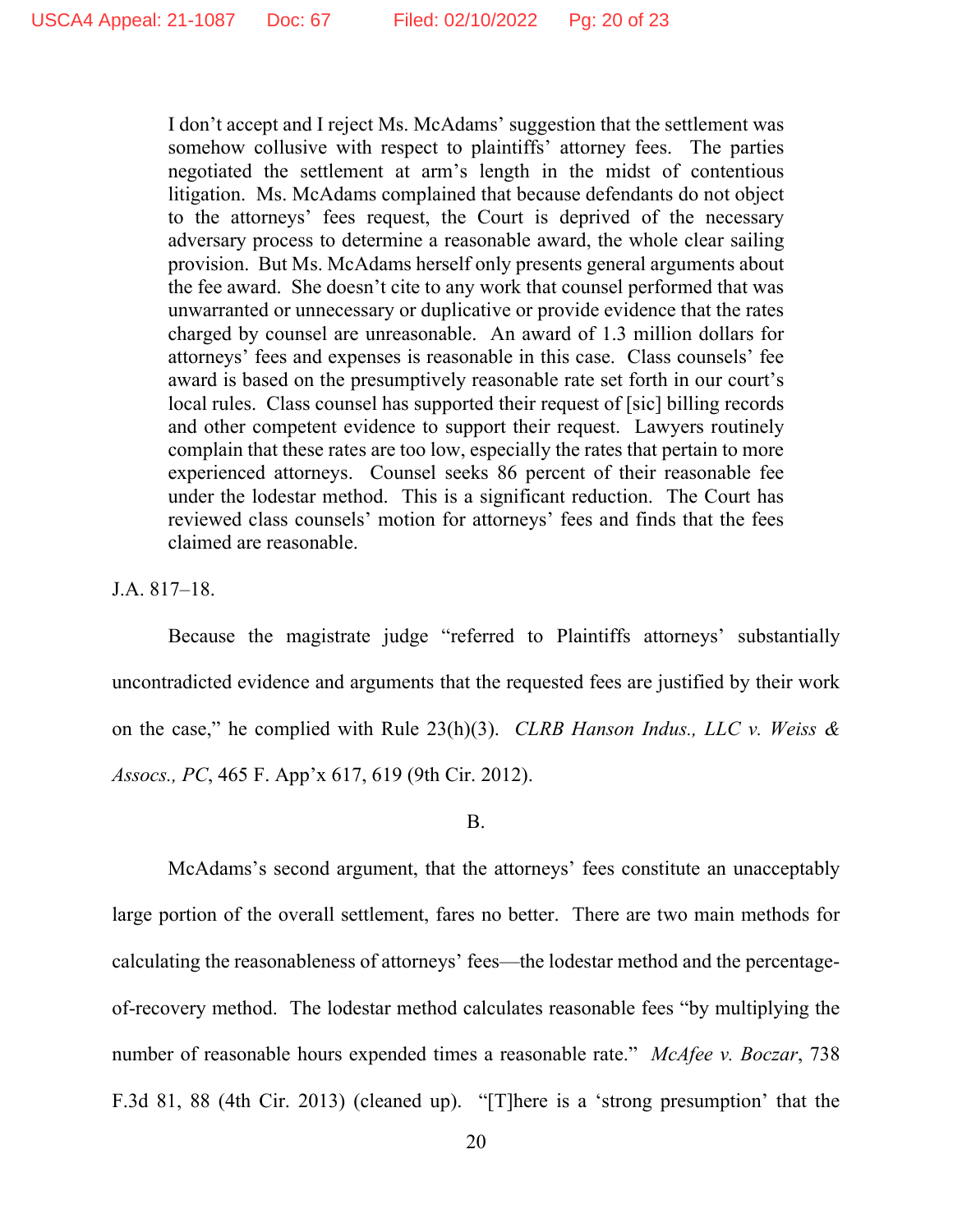lodestar figure is reasonable." *Perdue v. Kenny A. ex rel. Winn*, 559 U.S. 542, 554 (2010). The percentage-of-recovery method considers the portion of the total settlement fund that will go to attorneys' fees. *In re Lumber Liquidators*, 952 F.3d at 481. A district court may choose the method it deems appropriate based on its judgment and the facts of the case. *See Jones v. Dominion Res. Servs., Inc.*, 601 F. Supp. 2d 756, 760 (S.D. W. Va. 2009) ("The Fourth Circuit has neither announced a preferred method for determining the reasonableness of attorneys' fees in common fund class actions nor identified factors for district courts to apply when using the percentage method.").

Here, the magistrate judge chose the lodestar method for assessing the fee request. Using the presumptively reasonable rates set forth in the District of Maryland's Local Rules, class counsel documented earned fees of \$1,261,547.50. *See* D. Md. Local R. App. B(3). They also proved \$217,657.26 in unreimbursed expenses, for \$1,479,204.76 in costs and fees. But counsel requested only \$1,300,000. As the magistrate judge correctly recognized, we presume that figure is reasonable because it's less than the lodestar figure.

McAdams doesn't challenge counsel's billing practices. Instead, she contends the fee award isn't reasonable under the percentage-of-recovery method. Counsel's fees totaled \$1,300,000, 43% of the common fund. We acknowledge that this percentage approaches the upper limit of a permissible recovery. But it isn't unheard of. *See In re SmithKline Beckman Corp. Sec. Litig.*, 751 F. Supp. 525, 533 (E.D. Pa. 1990) ("Courts have allowed attorney compensation ranging from 19 to 45% of the settlement fund created."). Because the fee award isn't so far afield of a standard recovery, we can't,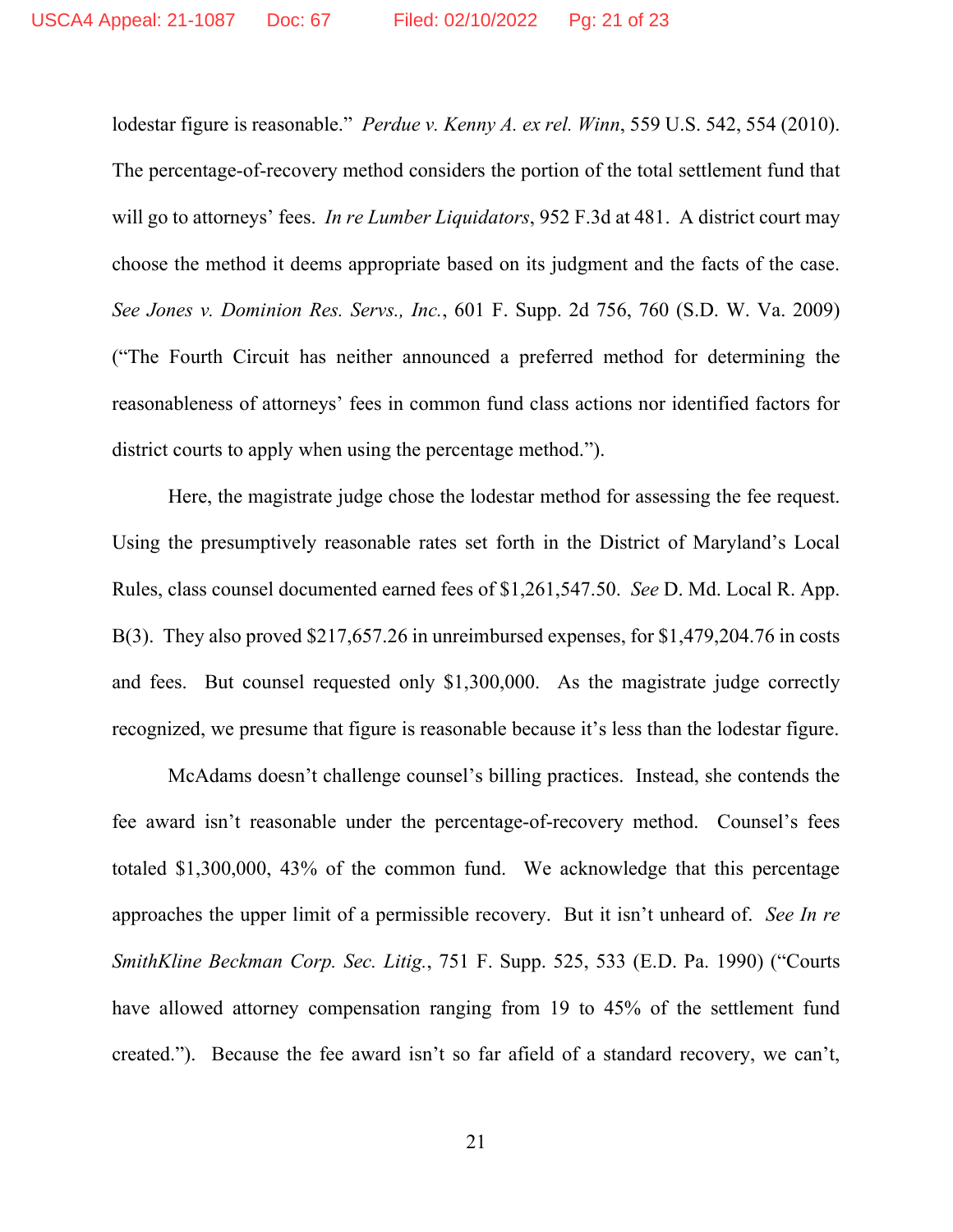without more, find that the percentage-of-recovery calculation outweighs the strong presumption that the award is reasonable.

 $C<sub>c</sub>$ 

Nor does McAdams's third argument, that the fee award is unreasonable due to the "clear sailing" provision, hold water. "[Clear sailing] agreements are troubling because they demonstrate that class counsel negotiated some aspect of their fee arrangement with the defendant, when counsel's ethical obligation is to the class." *Newberg on Class Actions* § 13:9 (5th ed.). But they are "not per se unreasonable." *Bezdek v. Vibram USA, Inc.*, 809 F.3d 78, 84 (1st Cir. 2015). "Rather, courts are directed to give extra scrutiny to such agreements." *Id.*; *accord In re Southwest Airlines Voucher Litig.*, 799 F.3d 701, 712–13 (7th Cir. 2015); *In re Bluetooth Headset Prods. Liab. Litig.*, 654 F.3d 935, 949 (9th Cir. 2011).

That's precisely what the magistrate judge did here. He rejected the "suggestion that the settlement was somehow collusive" and found that the parties negotiated the settlement "at arm's length in the midst of contentious litigation" that spanned six years and included "a Motion to Dismiss, two Motions for Summary Judgment, a contested Motion for Class Certification, numerous discovery motions, [and] numerous depositions." J.A. 807, 817. And he noted that class counsel "supported their request [with] billing records and other competent evidence." J.A. 817.

McAdams doesn't challenge these findings. Offering only generalized objections to clear sailing provisions, she doesn't point to a single example in the over 150 pages of billing records indicating class counsel breached their ethical obligations.